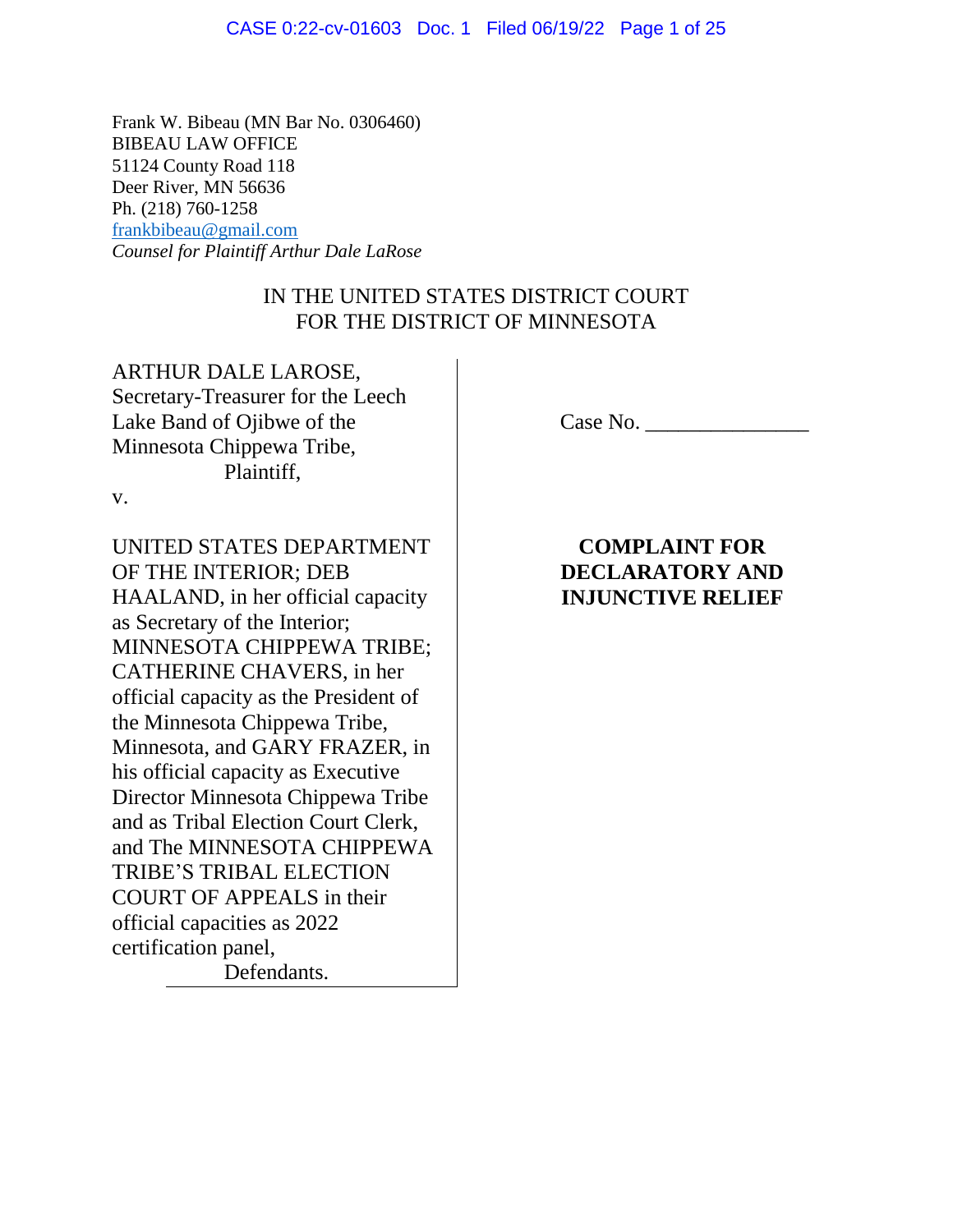### **INTRODUCTION**

Plaintiff LaRose is currently the *now seated*, duly elected, Secretary-Treasurer for the Leech Lake Reservation Business Committee (LLRBC). Leech Lake Reservation is one of six (6) constituent bands of the Minnesota Chippewa Tribe (MCT).<sup>1</sup> Plaintiff has held elected offices of Chairman and Secretary-Treasurer for the LLRBC over the past 18 years. Plaintiff has been certified as a candidate for Leech Lake Reservation elections 10 times, 3 times before the 2006 MCT Constitutional amendment, and won LLRBC elected office six (6) times.

In a Feb. 11, 2022, Decision & Order by the MCT Tribal Election Court of Appeals, LaRose was determined to be "convicted of a felony and therefore ineligible to be a candidate for LLRBC Secretary/Treasurer in accordance with the eligibility requirements set forth in the Revised Constitution and Bylaws of the Minnesota Chippewa Tribe and the Minnesota Chippewa Election Ordinance, as amended on December 14, 2021. . . ." (Id. See, *Decision & Order* dated 2-16-22 attached to **Exhibit P-1**, *Aff. of LaRose* Ex. 4). Here, the MCT Election Court retroactively applied an ex post facto amendment, used in the MCT Uniform Election Ordinance, which amendment was obtained by election waivers from the Bureau of Indian Affairs in 2005.

 $\overline{\phantom{a}}$ 

<sup>&</sup>lt;sup>1</sup> The Minnesota Chippewa Tribe, comprised of the Bois Forte, Fond du Lac, Grand Portage, Leech Lake, Mille Lacs, and White Earth reservations, is a federally recognized tribal government. [https://www.mnchippewatribe.org](https://www.mnchippewatribe.org/)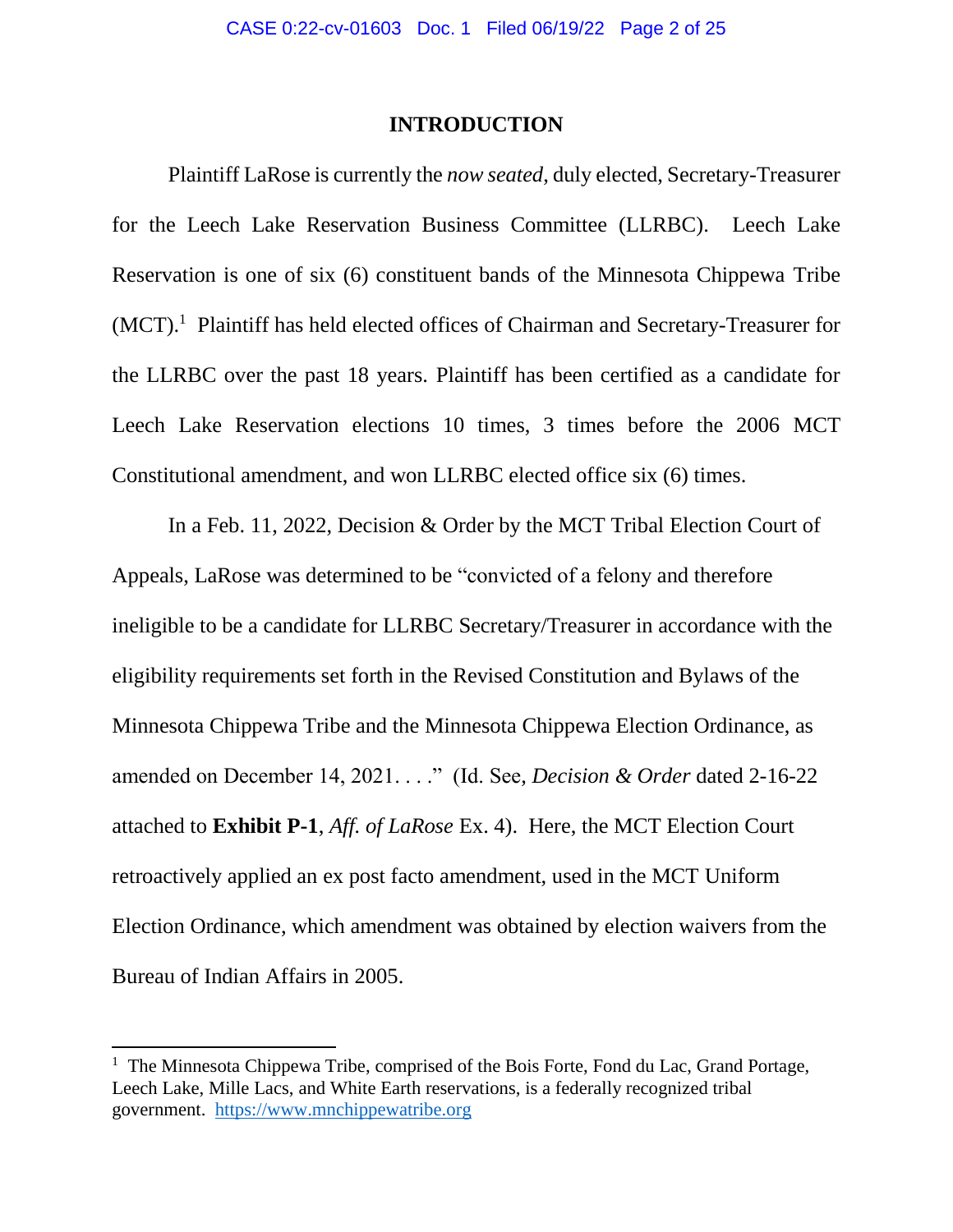But for the *election waivers* granted by the Bureau of Indian Affairs (BIA) for conducting the 2005 Secretarial Election for the MCT, the ex post facto amendment achieved by violating federal and tribal law, could not have been retroactively applied to Plaintiff by Defendants MCT and MCT Tribal Election Court of Appeals. Defendants' retroactive application of the ex post facto amendment is unjustly taking his long-vested property right to continue to hold office and be a candidate for re-election, for LLRBC Secretary-Treasurer *again*. Plaintiff's property rights are significant and fundamental and are about to be imminently severed, severely and effectively banished from Plaintiff specifically now for re-election on the 2022 MCT Tribal Election held June 14, 2022, with swearing in first Friday in July 2022. But for the *election waivers* granted by the Bureau of Indian Affairs (BIA) for conducting the 2005 Secretarial Election for the MCT, the 2006 MCT constitutional amendment approved by Secretarial Election process, Defendants MCT could not have violated the MCT Const. requirement threshold for "at least 30 percent of those entitled to vote shall vote." (MCT Const., Art. XII).

Plaintiff has standing to challenge as the duly elected LLRBC Secretary-Treasurer and having filed for re-election. Plaintiff is presently seeking redress for unjust taking of Plaintiff's vested property rights, deprivation of civil rights, and due process and equal protection violations, culminating in the permanently

3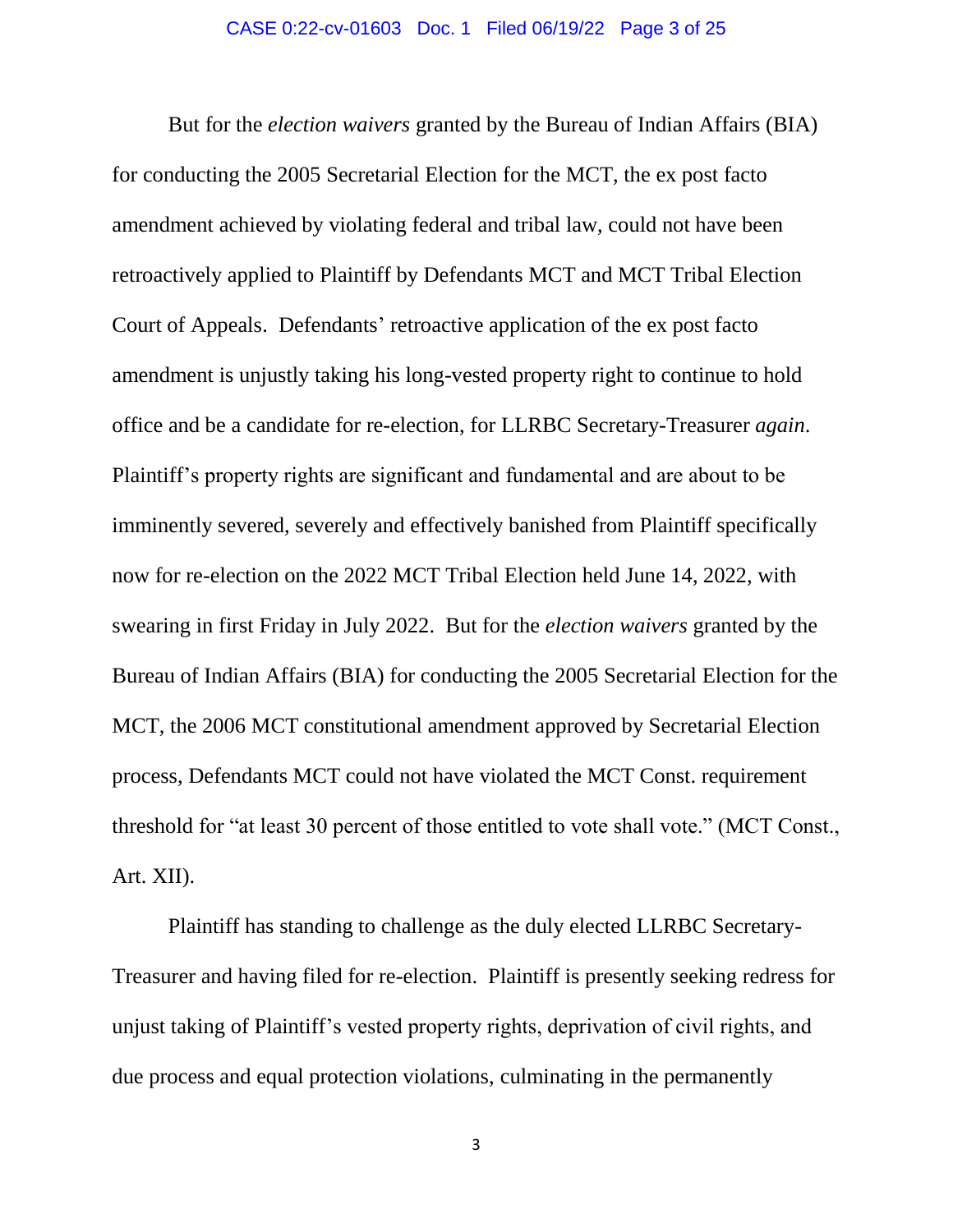severing and effective banishment of Plaintiff's on-going rights to hold office from the Leech Lake Reservation, by the acts and omissions of Defendants' collectively and individually.

# **Background**

In 2005, the BIA conducted a Secretarial Election at the request of the MCT Tribal Executive Committee (TEC) to amend the Revised Constitution of the Minnesota Chippewa Tribe, MN (MCT Const.). The language of the 2005 amendment which ultimately became part of the MCT Const. in 2006 clearly states that

[n]o member of the Tribe shall be eligible to hold office, either as a Committeeman or Officer, if he or she has ever been convicted of a felony of any kind; or of a lesser crime involving theft, misappropriation, or embezzlement of money, funds, assets, or property of an Indian tribe or a tribal organization.

MCT Const., Article IV – Tribal Elections, Sec. 4, approved by the Secretary

of the Interior on January 5, 2006.

There was a timely challenge to the 2005 Secretarial Election for not meeting

the 30% required eligible voters participation in the MCT Const., Art XII, which

was finally decided in 2008 *Wadena v. Midwest Regional Director*. 2 The Interior

 $\overline{a}$ <sup>2</sup> See *Wadena v. Midwest Regional Director*, 47 IBIA 21 (2008) Order Affirming Decision attached as **Exhibit P-2**. See also Appellants' opening brief for: *Wadena v. Midwest Reg. Dir. BIA*, Docket Nos. IBIA 06-41-A, 06-43-A and 06-44-A, dated June 23, 2006 attached as **Exhibit P-2.**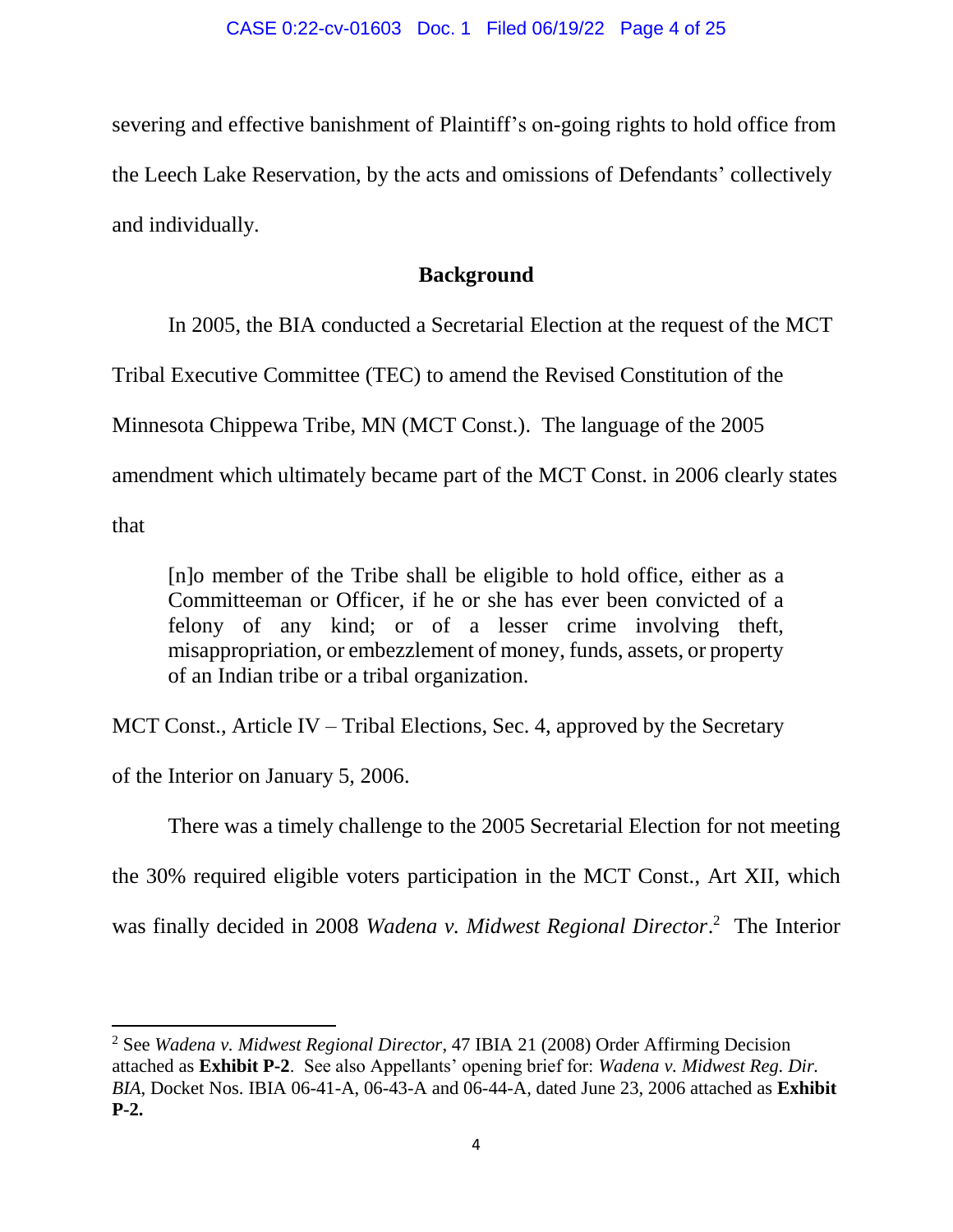### CASE 0:22-cv-01603 Doc. 1 Filed 06/19/22 Page 5 of 25

Board of Indian Appeals (IBIA) issued an Order Affirming Decision of Midwest Regional Director April 3, 2008. The IBIA held that *Wadena et al* lacked standing to challenge the amendment, just like Hudson did as challenger in *Hudson v Haaland*  $(2021)^3$ . Here, LaRose has the required standing identified in *Hudson v Haaland*, and like in *Hudson v Zinke* (2020)(rev'd for lack of standing)<sup>4</sup>, the District Court, held that as matter of first impression, certification of tribe's secretarial election based on quorum of registered voters, as opposed to quorum of adult members of tribe, was contrary to law.

Plaintiff raised a variety of civil rights defenses to the certification challenge including the ex post facto "if . . . ever" constitutional violations of the MCT Const. and Indian Civil Rights Act of 1968 (ICRA). (See Aff. of LaRose Ex. 9, Plaintiff's Answer to Challenge and Motion for Dismissal dated Feb. 11, 2022). When the *Hudson v Zinke* decision was issued the Tribal Executive Committee (TEC) of the MCT was following the appeal for possible application to the MCT 2006 amendment at issue herein. (See **Exhibit P-3**, Plaintiff LaRose's Leech Lake Tribal Court Complaint Ex. A, MCT's Legal Counsel Brodeen Memorandum to MCT-TEC on Applicability of *Hudson v Zinke* dated 7-13-2020, including 2005 MCT Const. amendment challenge history). As the duly elected LLRBC Secretary-Treasurer

 $\overline{\phantom{a}}$ 

<sup>3</sup> *Hudson v. Haaland*, 843 Fed. Appx. 336 (2021).

<sup>4</sup> *Hudson v Zinke et al*, 453 F.Supp.3d 431 (2020)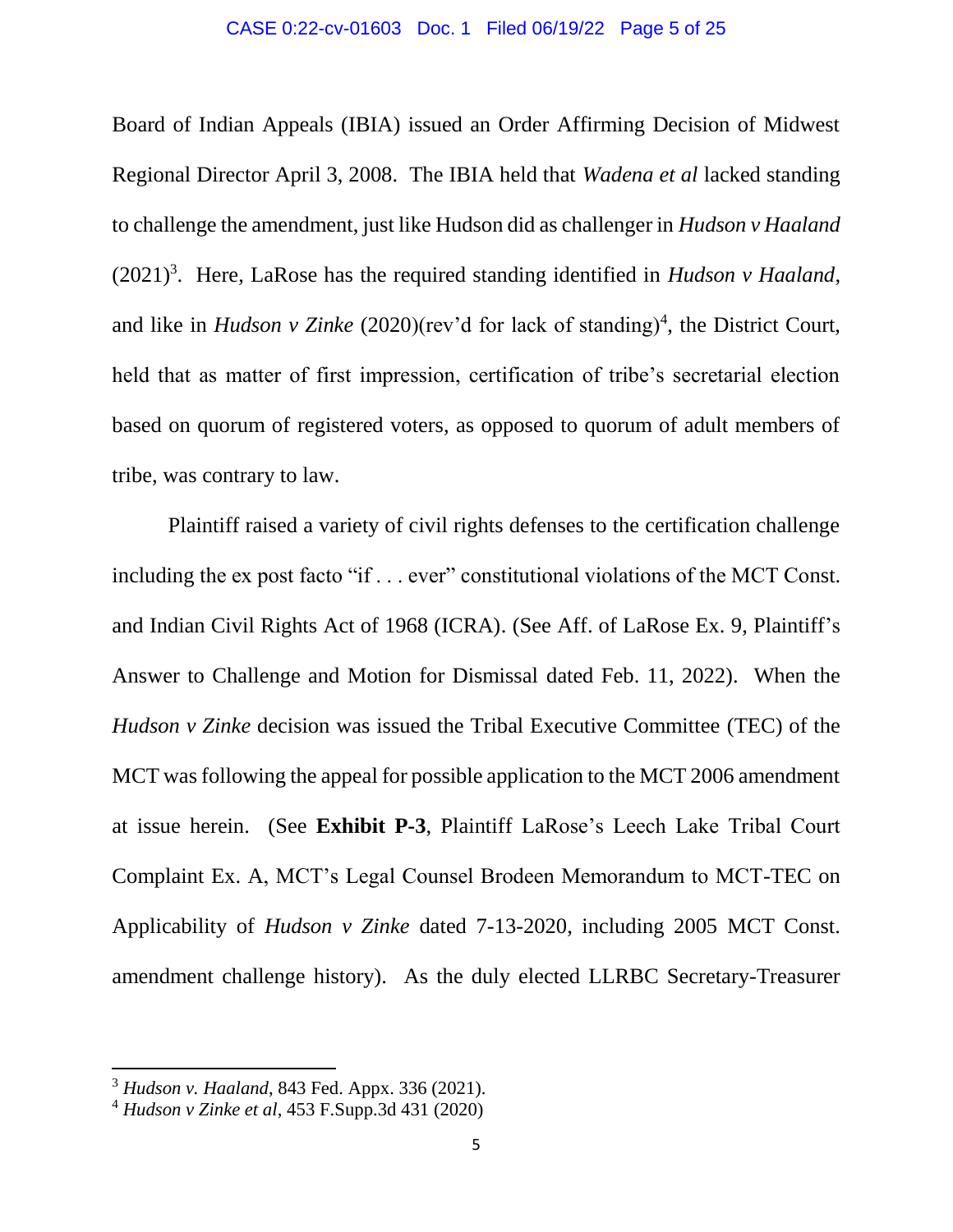#### CASE 0:22-cv-01603 Doc. 1 Filed 06/19/22 Page 6 of 25

Plaintiff LaRose also is a member of the TEC, which is comprised of the Chair and Secretary-Treasurer from each of the six (6) MCT reservations.

Ultimately, Plaintiff exhausted his administrative remedies with the MCT's Tribal Executive Committee (TEC) attempting to seek/find redress without success. MCT President Chavers ultimately informed the MCT members that the LLRBC Secretary-Treasurer election was still on.

Plaintiff filed a Complaint for Injunctive and Declaratory Relief with the Leech Lake Tribal Court April 28, 2022, to enjoin the election for the MCT LLRBC Secretary-Treasurer seat. At oral arguments the Court requested a copy of the MCT Tribal Court of Appeals record for LaRose's certification challenge by candidate Leonard Fineday. (Id. see MCT Tribal Election Court exhibits for *In Re LaRose<sup>5</sup>* attached as **Exhibits P-4**, (Leech Lake Tribal Court Case No. CV-22-58 filings), including *Aff. of Gary Frazer*, MCT Ex. Dir. and MCT Election Court Administrator.) The Honorable BJ Jones for the Leech Lake Tribal Court issued an Order of Dismissal on May 5, 2022. (Id. See **Exhibit P-4,** includes *MCT et al* Response Brief and Plaintiff's Reply Brief). Plaintiff filed Motion for Reconsideration and was denied by the Honorable BJ Jones, which was denied by Order Denying Reconsideration dated May 18, 2022. (Id. See **Exhibit P-4**, includes

 $\overline{\phantom{a}}$ 

<sup>&</sup>lt;sup>5</sup> See In Re ARTHUR DALE LAROSE [...] Challenge to the Election Certification Decision for Secretary/Treasurer [ . . . ] by the Leech Lake Reservation Business Committee dated Feb. 16, 2022 attached to Ex. 4 to *Aff. of LaRose* dated April 18, 2022, **Exhibit P-1** herein).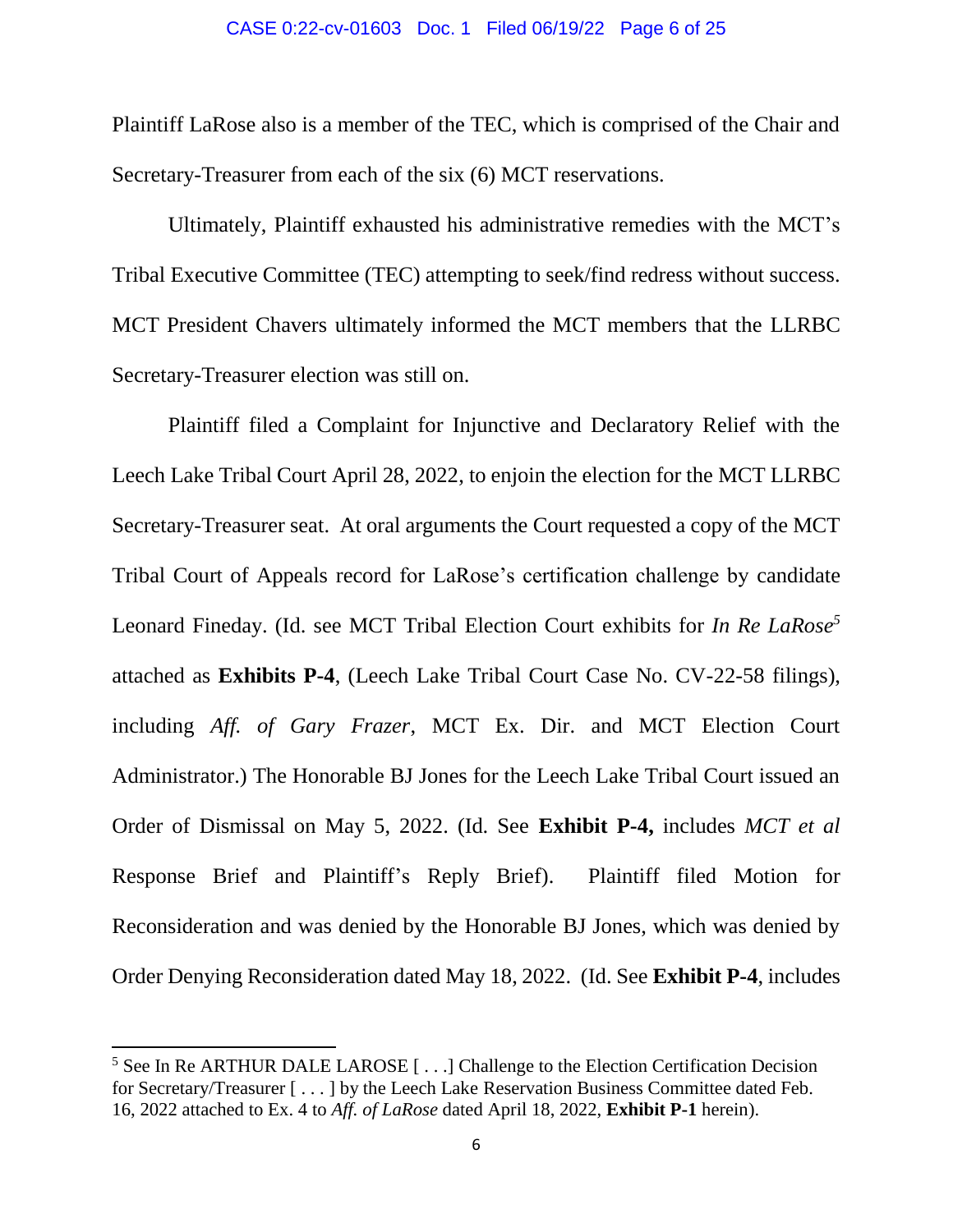#### CASE 0:22-cv-01603 Doc. 1 Filed 06/19/22 Page 7 of 25

*MCT et al* Response Brief and Plaintiff's Reply Brief). Plaintiff filed Notice of Appeal and Plaintiff-Appellant's Brief May 23, 2022, which was granted expedited review and the appeal was denied June 8, 2022. (Id. See **Exhibit P-5**, (Leech Lake Tribal Court of Appeals Case No. AP-22-01) includes *MCT et al* Response Brief).

The Minnesota Chippewa Tribe's Tribal Election Court of Appeals decision did not consider or mention Plaintiff LaRose's constitutional and ICRA expressly raised defenses against retroactive application of the 2006 *ex post facto* amendment for a 1992 conviction. (See **Exhibit P-1**, *Aff. of LaRose* at p. 3, item 17). Plaintiff has exhausted his tribal remedies and now seeks declaratory, injunctive and habeas relief. Plaintiff LaRose's rights to hold office and seek re-election have been effectively, permanently banished by the acts and omissions of Defendants.

## **Ex post facto amendment obtained in violation of federal and tribal law**

l

The *ex post facto* "if . . . ever" MCT Constitutional amendment language was obtained by a Secretarial Election with BIA tribal election waivers, which resulted in about 18% MCT eligible voter participation<sup>6</sup>, thereby circumventing and violating

<sup>6</sup> See *Wadena v. Midwest Regional Director*, 47 IBIA 21, 26 (2008). Attached as **Exhibit P-2** (See FN 12 "According to Appellants' theory, the calculation for Amendment A might be 4,986 (total number of ballots cast)  $\div$  27,702 (number of election packets mailed to potentially eligible voters). Pursuant to this calculation, voter turnout was 18%." However, in *Wadena*, the IBIA "conclude[d], as to Appellants' calculation of the required 30% voter turnout, which presents a purely legal issue, that the Regional Director correctly determined that voter turnout was more than sufficient for the election to be valid. Finally, we reject Appellants' due process and equal protection claims as meritless.")(See FN 13, "According to the Regional Director, the calculation for Amendment A would be 4,986 total votes cast  $\div$  6,547 total number of registered voters = .76 [76%] voter participation."))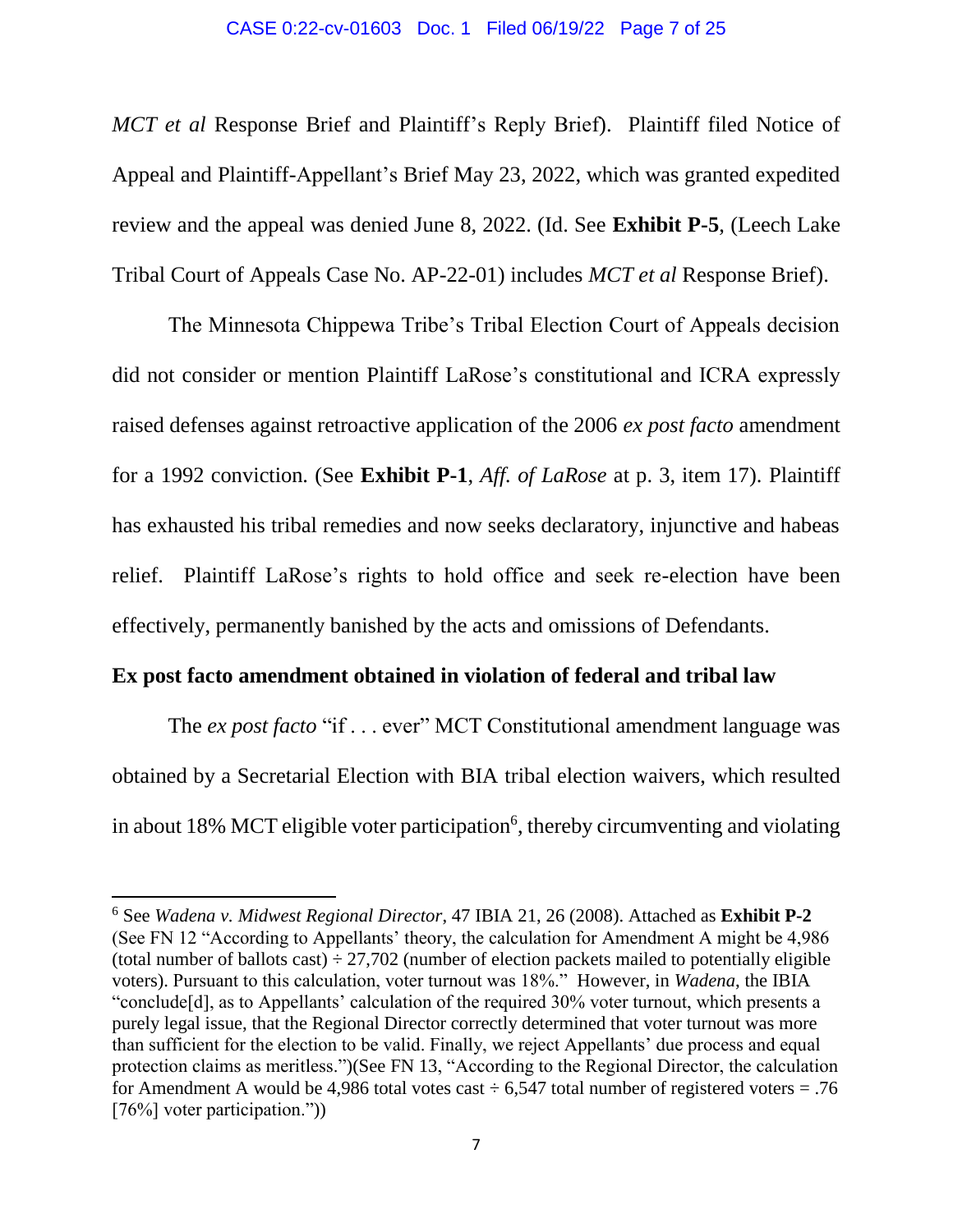#### CASE 0:22-cv-01603 Doc. 1 Filed 06/19/22 Page 8 of 25

the MCT Constitutional requirement of at least 30% eligible voter participation in Article XII, the same as legally analyzed and described in *Hudson v Zinke*<sup>7</sup> (2020) decision (overturned by *Haaland* in 2021 for Hudson's *lack of standing*).

Here, Plaintiff has been certified as a candidate for Leech Lake Reservation elections 10 times, 3 times before the 2006 MCT Constitutional amendment, and won LLRBC elected office six (6) times. Defendant's collective, substantial and fundamental unconstitutional deprivations and injuries caused by retroactive application of a clearly ex post facto amendment in 2006 (obtained by BIA waivers circumventing MCT Const, Art XII), to a 1992 conviction, in 2022, after 18 years of election certifications, winning and holding office, makes Plaintiff's claims timely and *now* ripe.

## **I. Ripeness**

 $\overline{\phantom{a}}$ 

Before 2022, Plaintiff was without an injury-in-fact to claim or seek redress of the retroactive application of the 2006 amendment obtained with BIA election waivers to avoid the MCT Const. requirement of at least 30% voter participation for a valid election. Plaintiff and the LLRBC relied in good faith on the 2006 decision

<sup>7</sup> See *Hudson v Haaland* (U.S. Court of Appeals filed April 6, 2021), on Appeal from the United States District Court for the District of Columbia, *Hudson v Zinke* (2020)(No. 1:15-cv-01988). *Haaland* reversed, remanded and ordered dismissal for *Hudson v Zinke* due to Hudson's lack of standing as only an eligible voter, because Hudson needed to be a duly elected office holder on the Reservation Business Committee, like Plaintiff LaRose herein to have standing to appeal due to injury and unjust taking of vested property rights in the public office and liberty interests, due process deprivations impacting his rights to hold office.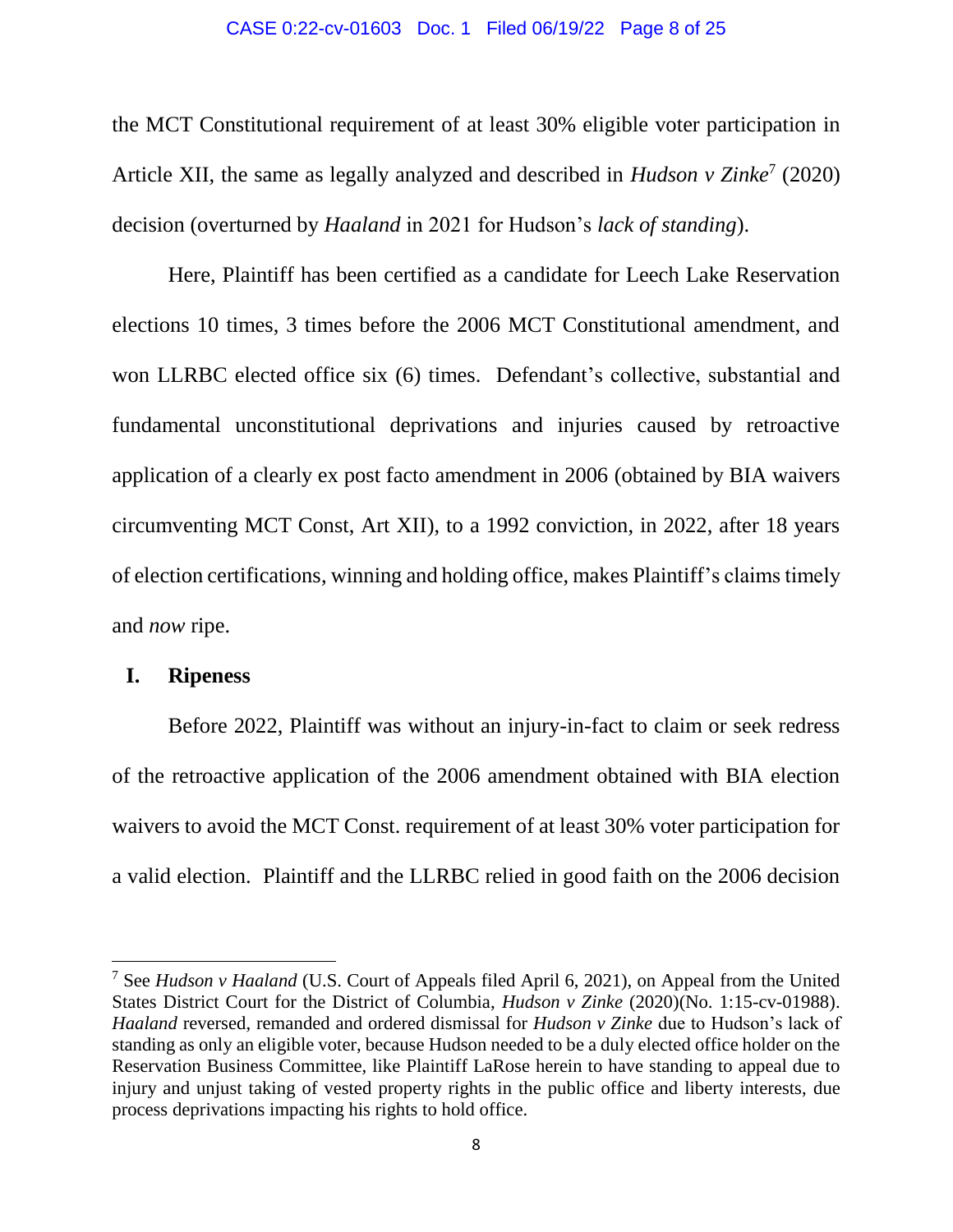### CASE 0:22-cv-01603 Doc. 1 Filed 06/19/22 Page 9 of 25

by Judge Wahwassuck in *Goggleye* and the subsequent resolution 2006-76 (**Exhibit P-1**) to codify LLRBC Resolution 2006-76 entitled *Convictions that deemed to be misdemeanors for certification of tribal office candidates*, which declared that the Leech Lake Tribal Court's determination that convictions deemed to be a misdemeanor under Minnesota criminal law was now codified as Leech Lake Band law. (See **Exhibit P-1**, *Aff. of LaRose* Ex. 1, Res. 2006-76 with Minutes).

Plaintiff has *now* sustained personal and economic injuries, constitutional deprivations, unjust taking of property and liberty rights to hold office by the acts and omissions of Defendants, and his property rights to continue to hold elected office have been banished from him and the Leech Lake Reservation by Defendants. Therefore Plaintiff has the necessary standing to challenge the unconstitutional 2006 amendment, obtained in violation of the MCT Constitutional amendment process expressly required in Art. XII, whereby "the constitution may be revoked by Act of Congress or amended or revoked by a majority vote of the qualified voters of the Tribe voting at an election called for that purpose by the Secretary of the Interior if at least 30 percent of those entitled to vote shall vote." Id.

## JURISDICTION AND VENUE

1. This action arises under the 1855 Treaty with the Chippewa, 10 Stat., 1165 (1855). (Article 9 provides in part that "[t]he said bands of Indians, jointly and severally, obligate and bind themselves not to commit any depredations or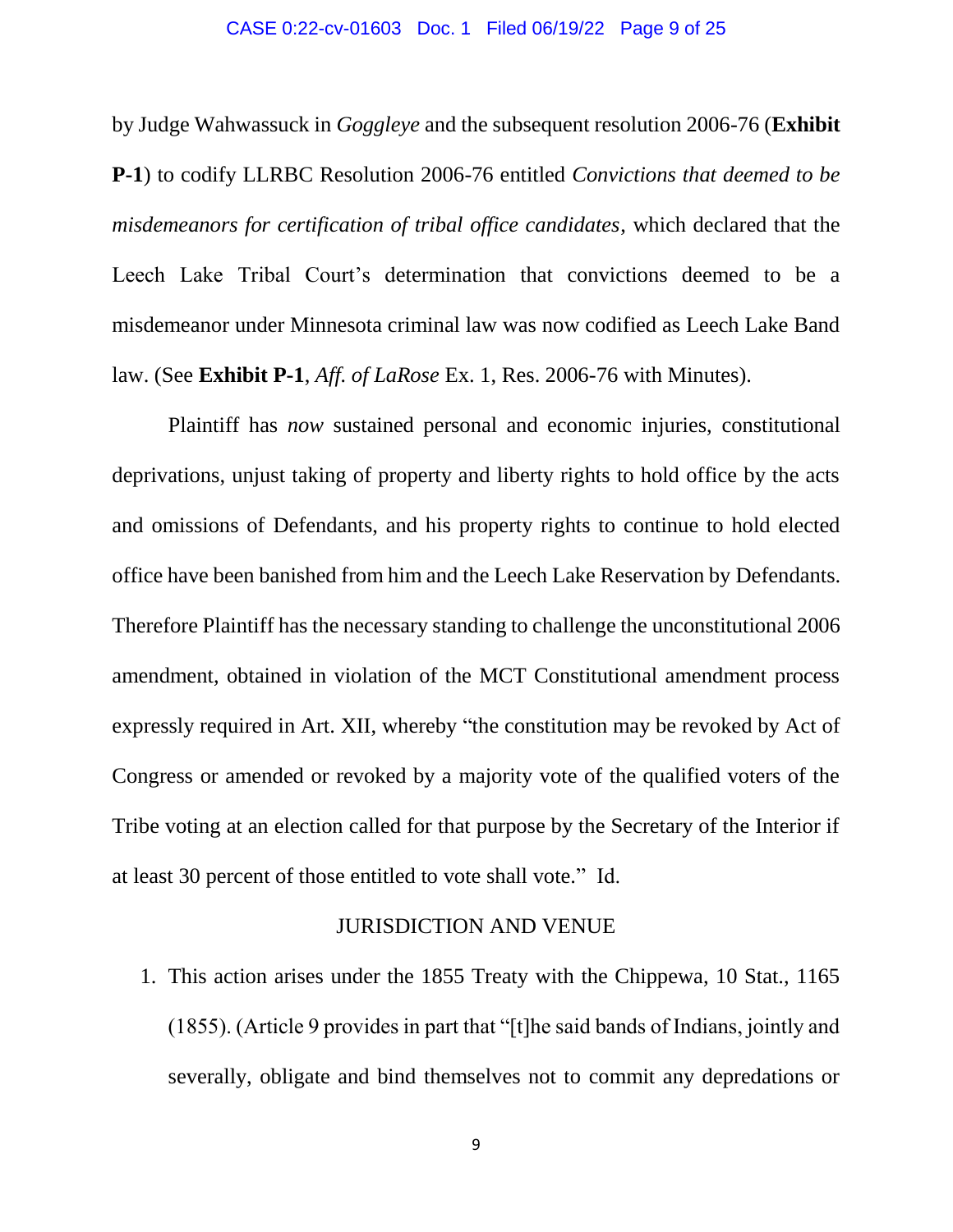wrong upon other Indians, or upon citizens of the United States; to conduct themselves at all times in a peaceable and orderly manner; to submit all difficulties between them and other Indians to the President, and to abide by his decision in regard to the same, and to respect and observe the laws of the United States, so far as the same are to them applicable.)

- 2. This action arises under the Indian Reorganization of 1934 (IRA), Chapter 576, June 18, 1934. | [S. 3645.] 48 Stat., 984.
- 3. Jurisdiction is therefore proper pursuant to 28 U.S.C. § 1331 (federal question jurisdiction), which provides that "[t]he district courts shall have original jurisdiction of all civil actions arising under the Constitution, laws, or treaties of the United States."
- 4. This Court has authority to grant declaratory and injunctive relief pursuant to 28 U.S.C. §§ 2201-2202, and its inherent authority to issue equitable relief.
- 5. Injunctive relief also is authorized under the Indian Civil Rights Act of 1968 (ICRA). 25 U.S. Code § 1303 - Habeas corpus - The privilege of the writ of habeas corpus shall be available to any person, in a court of the United States, to test the legality of his detention by order of an Indian tribe. (Pub. L. 90– 284, title II, § 203, Apr. 11, 1968, 82 Stat. 78.)
- 6. Venue is proper pursuant to 28 U.S.C. § 1391 because the actions challenged herein took place in this judicial District of Minnesota. The 2005 Secretarial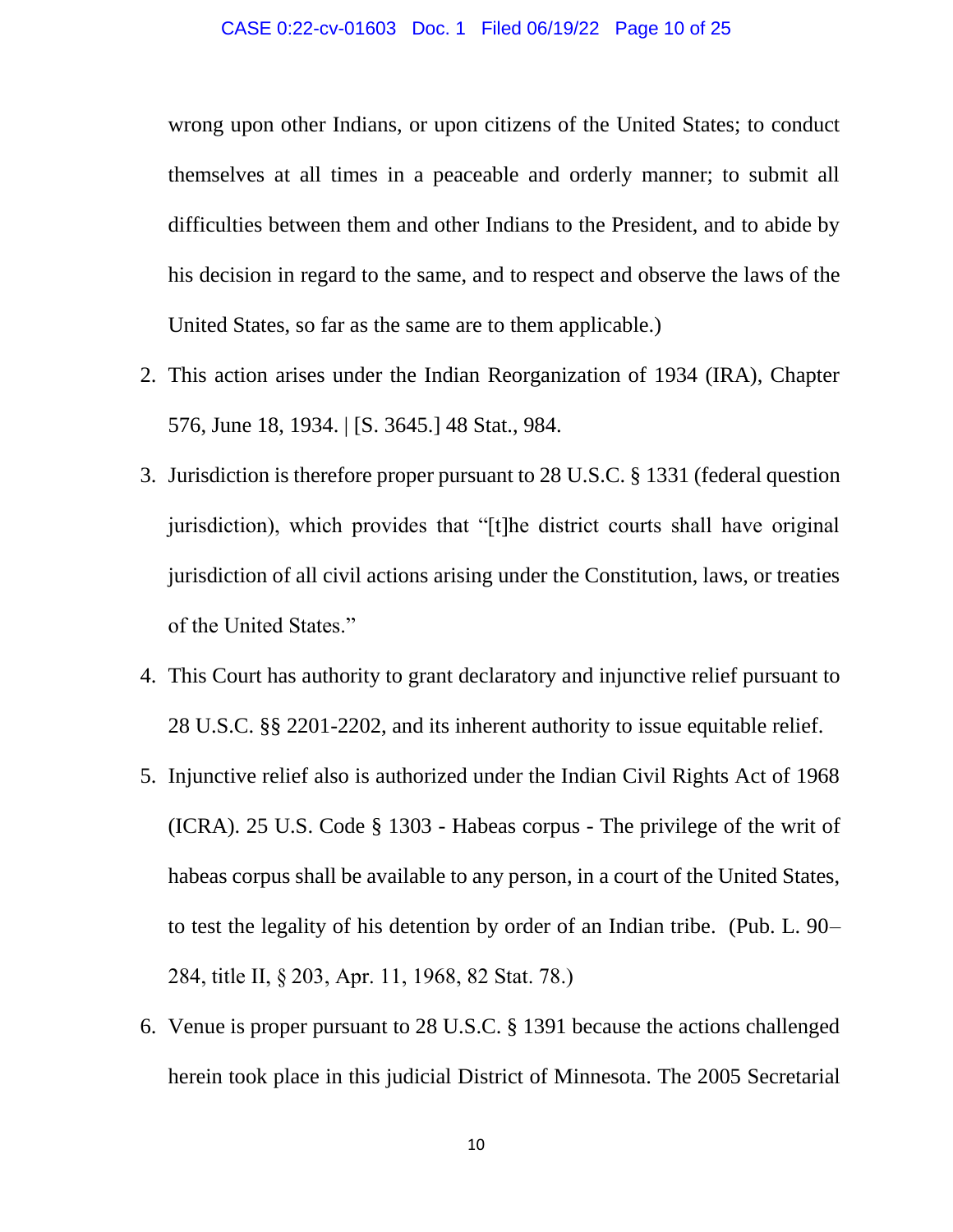elections were conducted by BIA for the Minnesota Chippewa Tribe, Minnesota (at MCT HQ 15542 State Hwy 371 NW, Cass Lake, MN 56633) within the exterior boundaries of the Leech Lake Reservation.

7. Venue also is proper because Plaintiff resides on the Leech Lake Reservation in the District of Minnesota.

## THE PARTIES

- 8. Plaintiff ARTHUR DALE LAROSE is an enrolled member of the Minnesota Chippewa at Leech Lake Reservation where he resides. Plaintiff is currently the now seated, duly elected, Secretary-Treasurer for the Leech Lake Reservation Business Committee (LLRBC). Leech Lake Reservation is one of six (6) constituent bands of the Minnesota Chippewa Tribe (MCT). Plaintiff has held elected offices of Chairman and Secretary-Treasurer for the LLRBC over the past 18 years. Plaintiff has been certified as a candidate for Leech Lake Reservation elections 10 times, 3 times before the 2006 MCT Constitutional amendment, and won LLRBC elected office six (6) times.
- 9. Defendant MINNESOTA CHIPPEWA TRIBE, MINNESOTA is a federallyrecognized Indian Tribe 85 Fed. Reg. 5,462, 5464 (Jan. 30, 2020). Minnesota Chippewa Tribe, Minnesota (Six component reservations: Bois Forte Band (Nett Lake); Fond du Lac Band; Grand Portage Band; Leech Lake Band; Mille Lacs Band; White Earth Band). The Minnesota Chippewa Tribe (MCT) is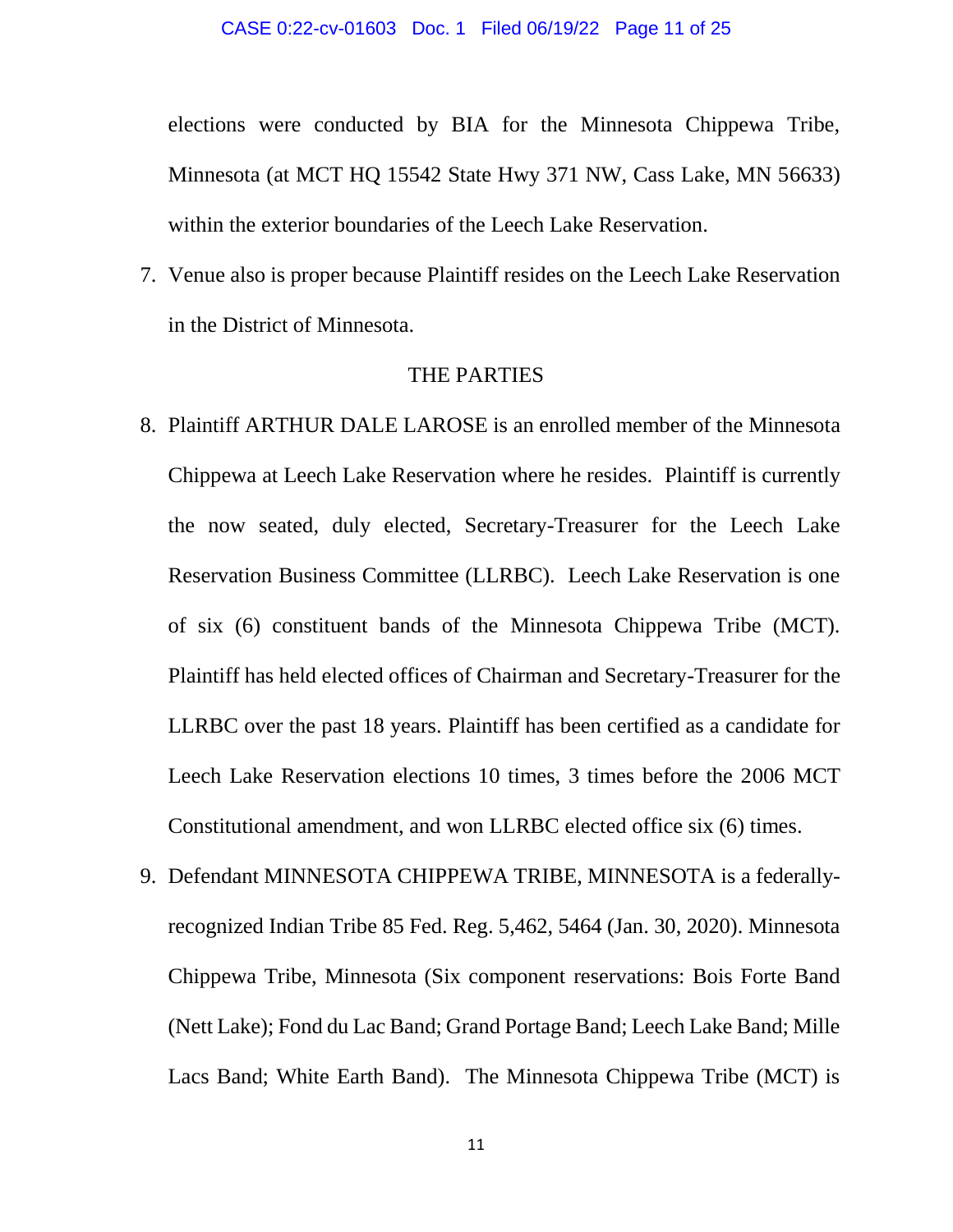#### CASE 0:22-cv-01603 Doc. 1 Filed 06/19/22 Page 12 of 25

organized under Section 16 of the Act of June 18, 1934 (48 Stat. 984), as amended.

- 10.Defendant CATHERINE CHAVERS ("President Chavers") is sued in her official capacity as the President of the Minnesota Chippewa Tribe's Tribal Executive Committee (TEC). Pres. Chavers presides at all regular and special meetings of the TEC and at any meeting of the MCT in general council. Pres. Chavers assumes responsibility for the implementation of all resolutions and ordinances of the Tribal Executive Committee.
- 11.Defendant GARY FRAZER is sued in his official capacity as the Executive Director of the Minnesota Chippewa Tribe and designated MCT Tribal Election Court of Appeals Court Administrator, and present and actively engaged as Ex. Dir. before, during and after the 2005 Secretarial election for the MCT, including the election challenge.
- 12.Defendants MCT TRIBAL COURT OF ELECTION APPEALS is the panel established by the MCT Election Ordinance to decide election challenges for certification of candidates, primary and general election results.
- 13.Defendant UNITED STATES DEPARTMENT OF THE INTERIOR is a federal agency. The Interior Department conserves and manages the United States' natural resources and cultural heritage, has a trust responsibility to Tribes and Indians, and is charged with conducting Secretarial elections for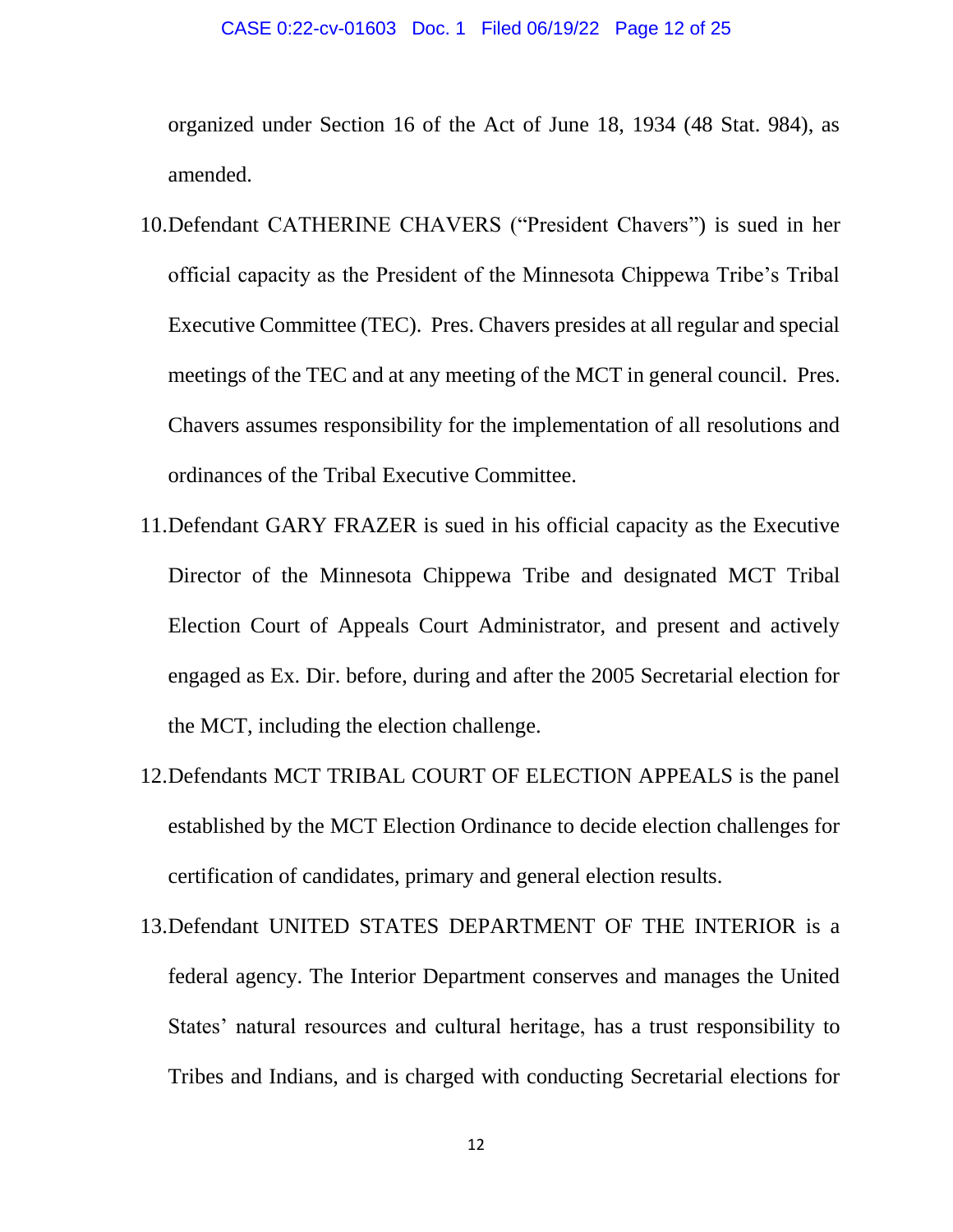tribes under the IRA. The Interior Department houses the Bureau of Indian Affairs, whose actions are at issue in this Complaint. The Interior Department receives, reviews, and approves or denies requests for Secretarial elections under the IRA, and is responsible for enforcing those provisions. As a federal agency, the Interior Department is obligated to act in accordance with all federal treaties, laws, and regulations, and to uphold its duties to the Tribes and members pursuant to the United States' trust responsibility and the treaties.

- 14. Defendant DEB HAALAND ("Secretary Haaland") is sued in her official capacity as the Secretary of the Department of the Interior. Secretary Haaland is the present Secretary of the Bureau of Indian Affairs and named as the proper agency head or designee for this civil case. The Secretary of Interior is required to ensure that the Interior Department complies with all federal treaties, laws, and regulations, and upholds its duties to the Tribes pursuant to the treaties.
- 15. Collectively, the Interior Department, Secretary Haaland, Minnesota Chippewa Tribe, President Chavers and Gary Frazer are referred to as "Defendants."

## FACTUAL ALLEGTIONS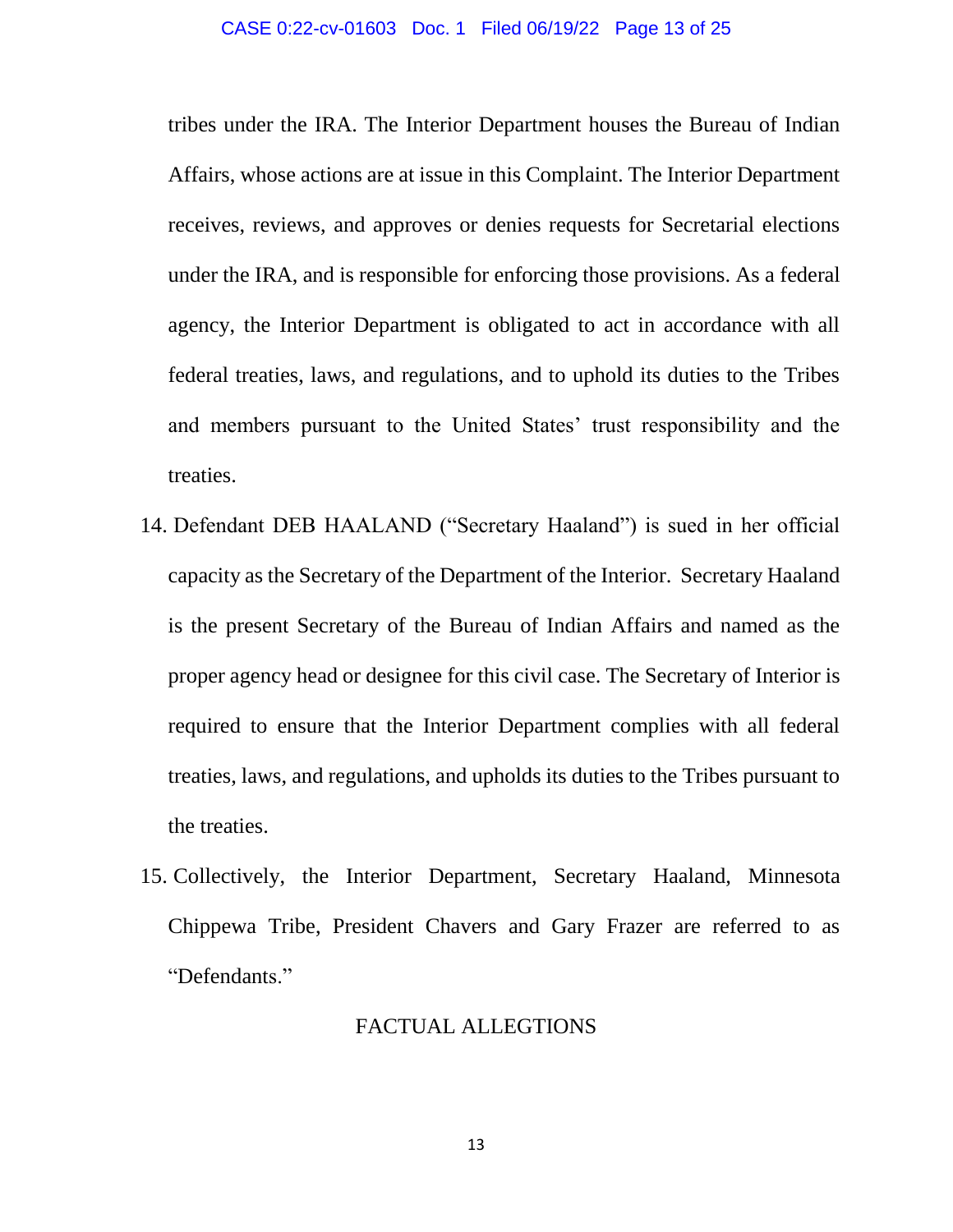- 16.The Tribal Executive Committee of the Minnesota Chippewa Tribe requested
	- a Secretarial Election in 2005 to amend the MCT Const., Art. IV with the

following section that provides that

[n]o member of the Tribe shall be eligible to hold office, either as a Committeeman or Officer, if he or she has ever been convicted of a felony of any kind; or of a lesser crime involving theft, misappropriation, or embezzlement of money, funds, assets, or property of an Indian tribe or a tribal organization.

17.The TEC requested election waivers from the Bureau of Indian Affairs (BIA)

which the BIA granted, and the BIA conducted the election.

18.The 2005 Secretarial Election was challenged by three (3) MCT members for

violation of MCT Const., Art XII which requires

This constitution may be revoked by Act of Congress or amended or revoked by a majority vote of the qualified voters of the Tribe voting at an election called for that purpose by the Secretary of the Interior if at least 30 percent of those entitled to vote shall vote.

19.The IBIA issued an *Order Affirming Decision* of the BIA and upheld the use

of election waivers under Part 81 to effectively substitute the term "registered"

voters for the term "eligible" voters in Article XII of the MCT Const. in

*Wadena v. Midwest Regional Director*, 47 IBIA 21 (2008)(**Exhibit P-2**).

- 20.Amendment to Art. IV of the MCT Const. was approved by the Secretary of the Interior on January 5, 2006.
- 21.Soon after Leech Lake Tribal members filed action in Tribal Court seeking the removal of then Chairman Goggleye for being a convicted felon, which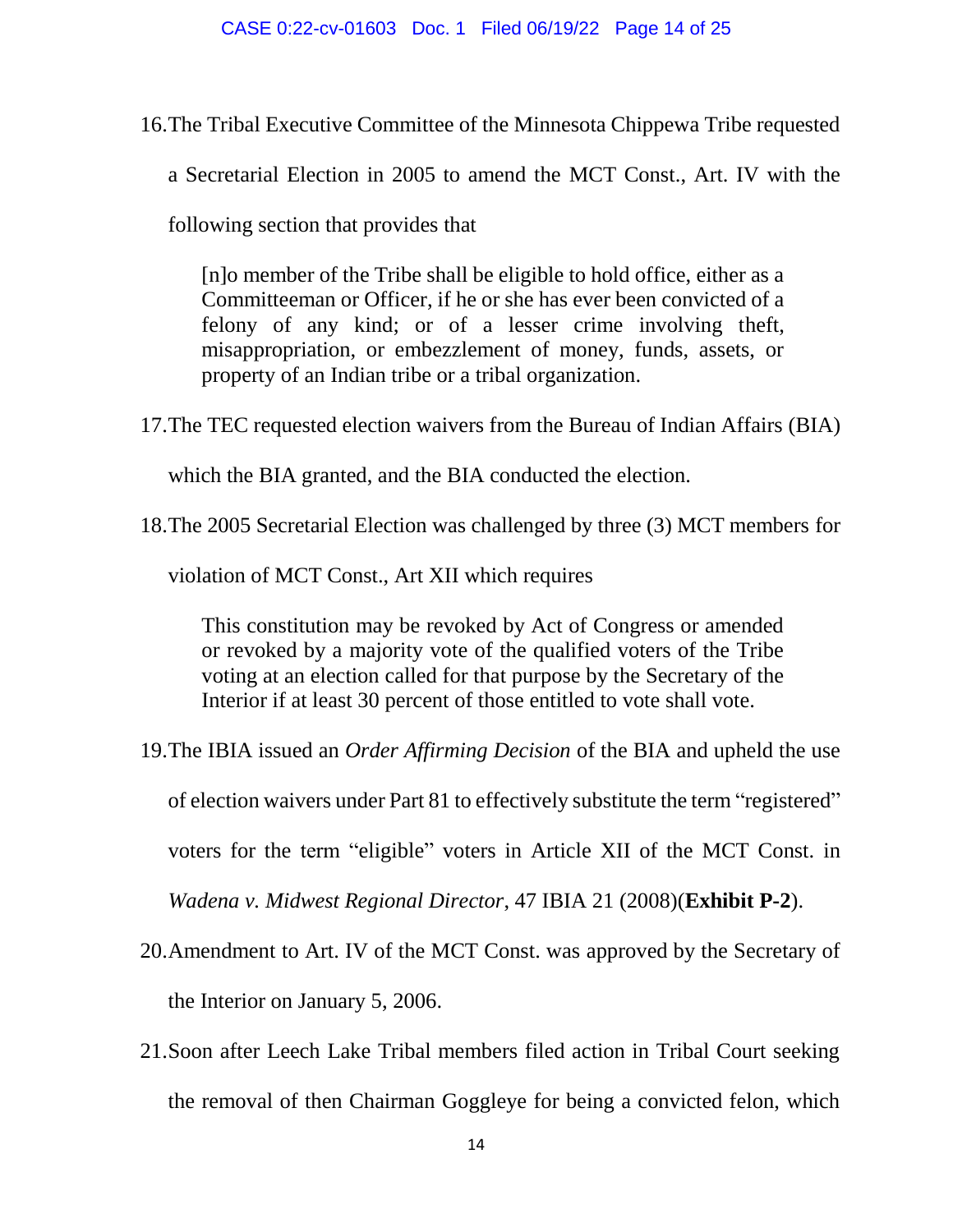resulted in an order by the Honorable Judge Wahwassuck of the Leech Lake Tribal Court who determined in *Gotchie v Goggleye* (CV-06-07), that both Plaintiff LaRose herein and then seated Chairman George Goggleye were not convicted felons under Minnesota's criminal law. (See **Exhibit P-1**, *Aff. of LaRose* Ex. 3, Findings of Fact, Conclusions of Law & Declaratory Judgment by the Honorable Judge Wahwassuck dated 12-8-2006 at FN2).

- 22.On Feb. 23, 2006 the Leech Lake Reservation Business Committee (LLRBC) adopted Resolution 2006-76 *Convictions that are deemed misdemeanors for certification of tribal office candidates*. (**Id.** Ex. 1). The Tribal Court found that the Res. 2006-76 was not inconsistent with Minnesota Law or MCT Election Ord. No. 10, and concluded that the LLRBC did not exceed its authority by passing Res. #2006-76. (**Id.** Ex. 3).
- 23.The *Goggleye* case dealt with the meaning of convicted felon and the Honorable Judge Wahwassuck, Chief Judge of LLBO Tribal Court did certify the following questions to the Tribal Executive Committee for opinion pursuant to Tribal Constitution Interpretation 1-80:
	- 1. Is Revised MCT Constitution Article IV intended to apply to Tribal council member elected to office prior to the date of enactment on January 5, 2006?
	- 2. Does application of Revised MCT Constitution Article IV to sitting Tribal Council members (elected prior to the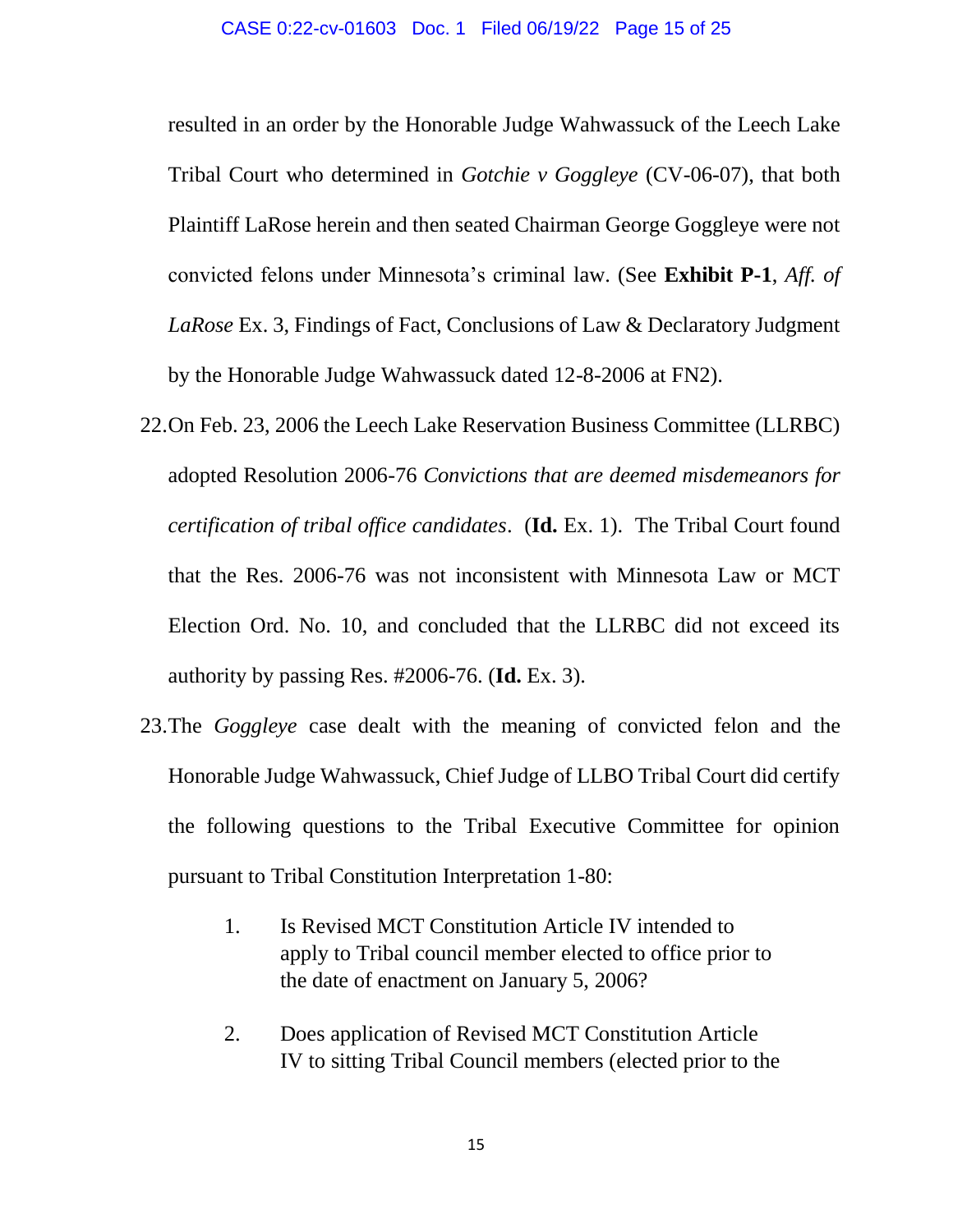date of enactment) constitute a retrospective application of the law?

Id. See **Exhibit P-3**, Tribal Court *Complaint*, Ex. 2, *Request for Opinion from Tribal Executive Committee* by the Honorable Judge Wahwassuck dated December 8, 2006.

- 24.The TEC never responded to the Leech Lake Tribal Court.
- 25.Plaintiff was certified and reelected several times over the past 18 years.
- 26.Due process revisions in the MCT Election Ordinance in 2019 and 2021 enabled candidates for the same seat to challenge the certification of other candidates, after being certified by the Reservation Business Committee (RBC) which resulted disqualifying Plaintiff from being eligible to be a candidate for re-election in 2022. (See **Exhibit P-1**, *In Re LaRose*, Decision & Order dated Feb. 16, 2022 attached to *Aff. of LaRose* Ex. 4).
- 27.Plaintiff attempted to find relief appealing to the President of the Minnesota Chippewa Tribe, Catherine Chavers, who denied Plaintiff's first request for a Special TEC Meeting, but then scheduled a Special TEC Meeting at the request of four (4) TEC members per the MCT Const. and Bylaws.
- 28.Pres. Chavers adjourned the Special Meeting early at the motion and vote of the majority TEC members, and issued a memorandum to MCT members the LLRBC Secretary-Treasurer MCT election was still going forward.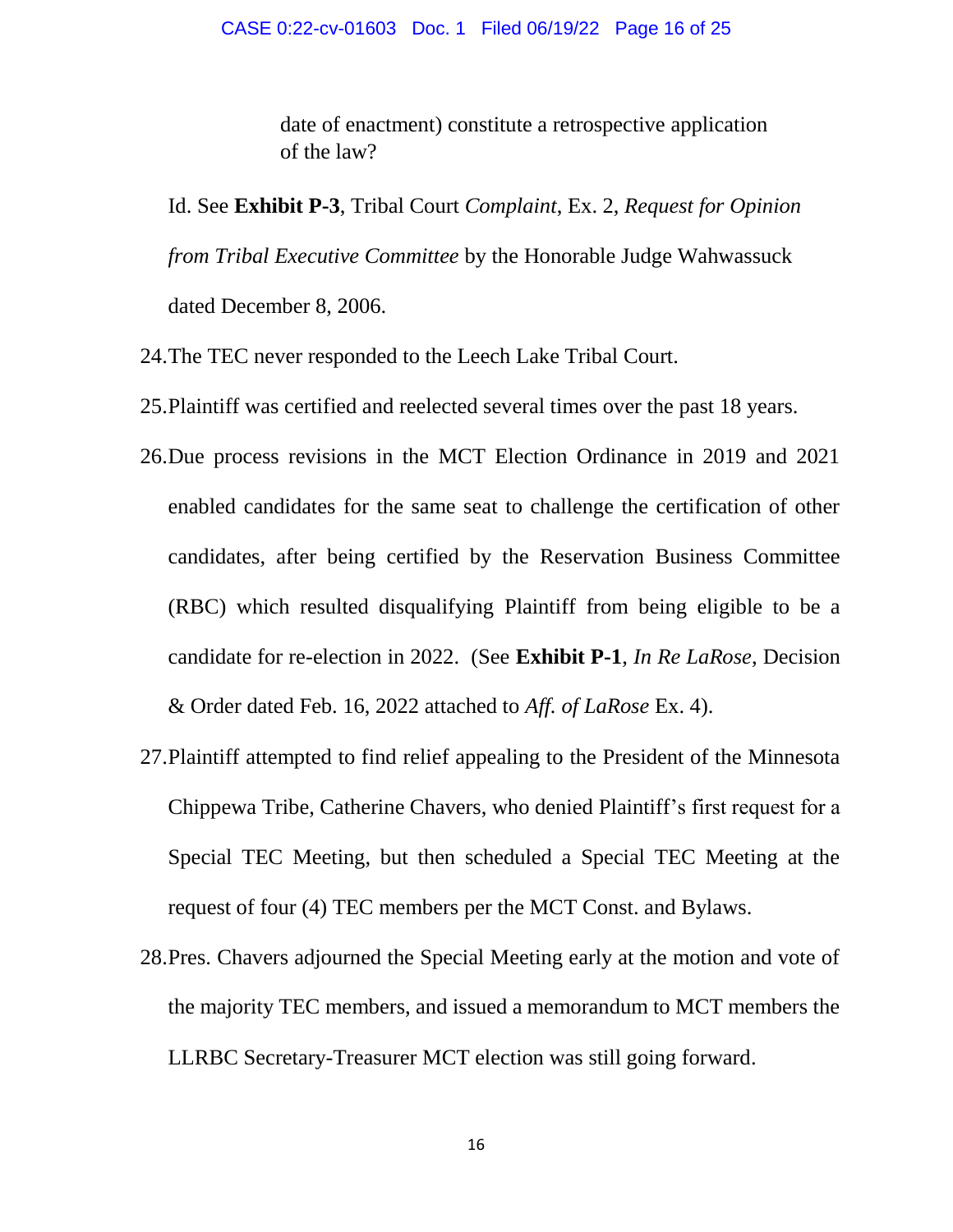- 29.Plaintiff, having exhausted administrative remedies with the TEC, filed Complaint for Injunctive and Declaratory Relief with the Leech Lake Tribal Court against Cathy Chavers, Minnesota Chippewa Tribe President and Gary Frazer, Executive Director Minnesota Chippewa Tribe and as Election Court Clerk (in their official capacities) and the Minnesota Chippewa Tribe Tribal Election Court of Appeals (in their official capacities as 2022 certification panel) on April 28, 2022.
- 30.On May 5, 2022, the Honorable BJ Jones issued an *Order of Dismissal* of Plaintiff's request in CV-22-58, primarily for lack of subject matter jurisdiction. (See **Exhibit P-4**, Leech Lake Tribal Court Case No. CV-22-58 with orders, briefs and exhibits filed by the parties and court).
- 31.On May 10, 2022, Plaintiff filed Motion for Reconsideration, which was denied by the Honorable BJ Jones on May 18, 2022, in his *Order Denying Reconsideration* of Plaintiff's request in CV-22-58, attached herein as **Exhibit P-5**.
- 32.On May 23, 2022, Plaintiff filed Notice of Appeal with the Leech Lake Tribal Court of Appeals, with Appellant-Defendant's Brief and a request for expedited appeal process.
- 33.On June 6, 2022, the Leech Lake Tribal Court of Appeals issued its Opinion which denied Plaintiff's appeal, primarily for lack of subject matter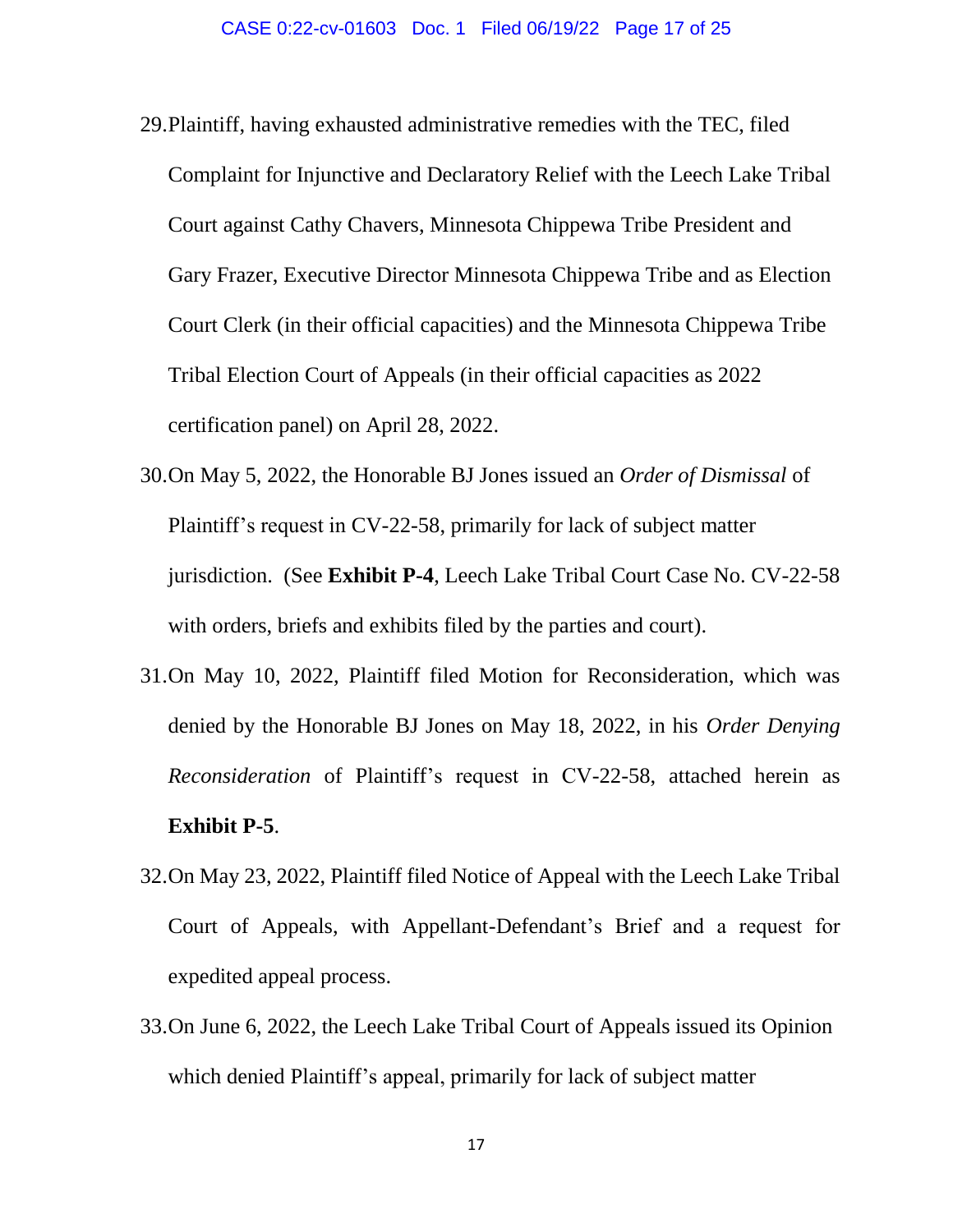jurisdiction. (See **Exhibit P-5**, Leech Lake Tribal Court of Appeals Case

No. AP-22-01 with orders, briefs and exhibits filed by the parties and court).

34.The Plaintiff has exhausted his administrative and judicial remedies that may

have existed within the MCT and now files in federal court.

Plaintiff realleges the above allegations of this Complaint and alleges as follows:

## **COUNT 1**

# **Defendants' Certification of the 2005 Secretarial Election Without a 30 Percent Tribal Quorum Violated the IRA and MCT Constitution.**

- 35.The Indian Reorganization Act, and its accompanying regulations, set out the procedures for a tribe to amend its constitution through Secretarial elections. 25 U.S.C.A. § 5123.
- 36.The Indian Reorganization Act expressly requires a Tribal quorum of 30 percent (%) to amend a Tribal constitution.
- 37.The MCT Constitution, Article XII expressly requires a Tribal quorum of 30 percent (%) for amendment.
- 38.Defendants Bureau of Indian Affairs and MCT-TEC used election waivers to circumvent the Indian Reorganization Act required process in Part 81 for Secretarial elections and requirement for at least 30% of eligible MCT voter's participation and Defendants' subsequent departure from that legal requirement directly interferes with the IRA's text and Congress' intent to promote tribal self-government and majoritarian values. 25 U.S.C.A. § 5127.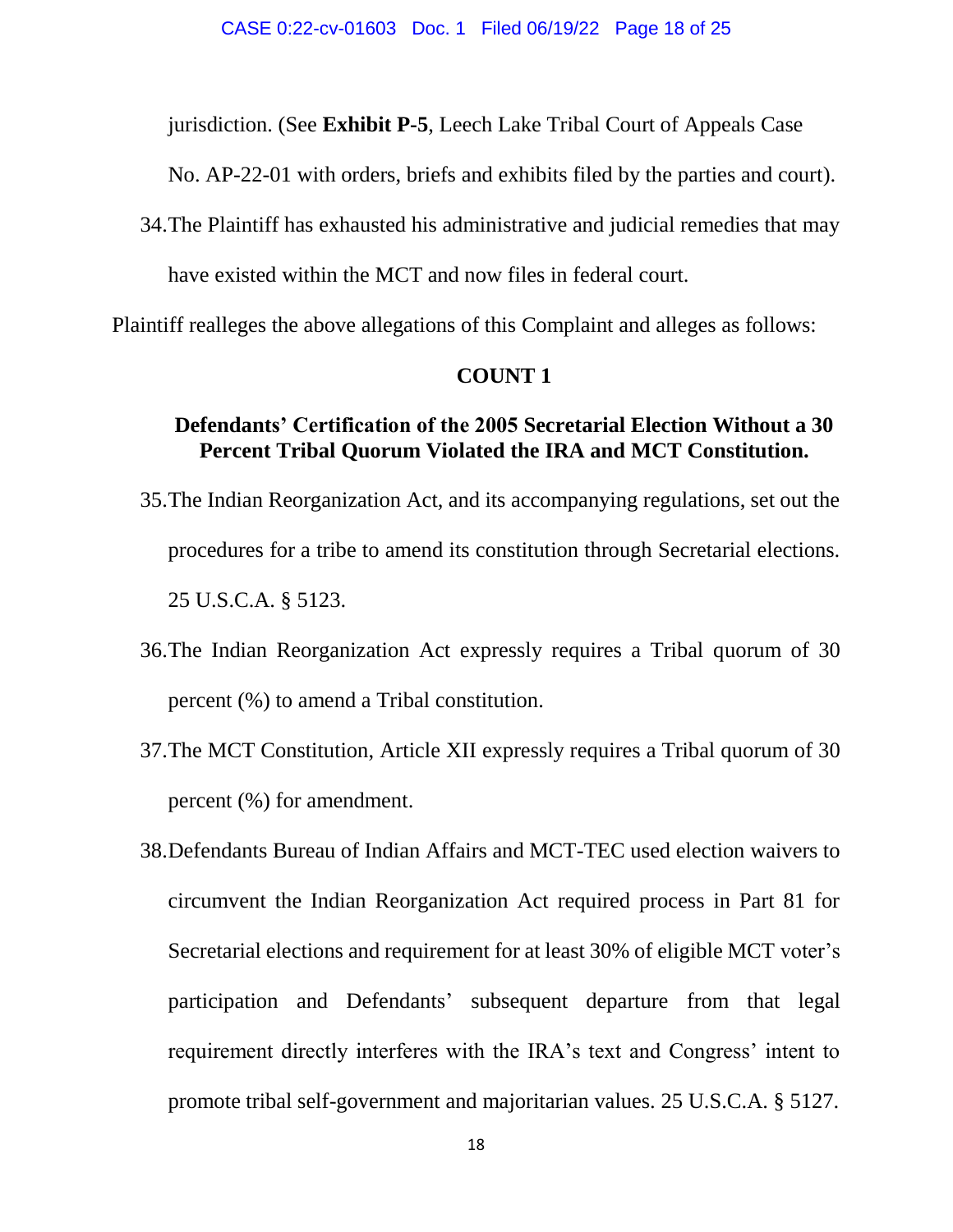39.Defendants Bureau of Indian Affairs and MCT-TEC used election waivers to circumvent the MCT Const., Art. XII requirement for at least 30% of eligible MCT voters' participation, and substituted registered voters to enable the amendment to pass with maybe 18% of the eligible MCT voters participating. 40.The Tribal Constitution controls over conflicting BIA regulations in the event

of any conflict between Part 81 and a tribal constitution's amendment article:

(b) Secretarial elections will be conducted in accordance with the procedures in this part *unless the amendment article of the tribe's governing document provides otherwise and is not contrary to Federal voting qualifications* or substantive provisions, in which case the provisions of those documents shall rule, where applicable. 25 C.F.R. § 81.2 (*emphasis added*).

- 41.Indian Canons of Construction require interpretation of ambiguous statutes in favor of Indians and the Indian canon dictates that the Court should reject Defendants' interpretation in favor of the plain and contemporaneous interpretation of the tribal quorum which reflects majoritarian values.
- 42.Here, the appropriate remedy is Decertification of the MCT 2005 Secretarial Election, approved by the Secretary Jan. 5, 2006, because Defendant's violated federal and tribal law to circumvent the MCT Constitutional and IRA rights and voting protections of MCT members.

Plaintiff realleges the above allegations of this Complaint and alleges as follows:

## **COUNT 2**

# **Defendants Retroactive Application of the 2006 Amendment to Plaintiff's Prior Conviction Occurring Before the Amendment's Enactment**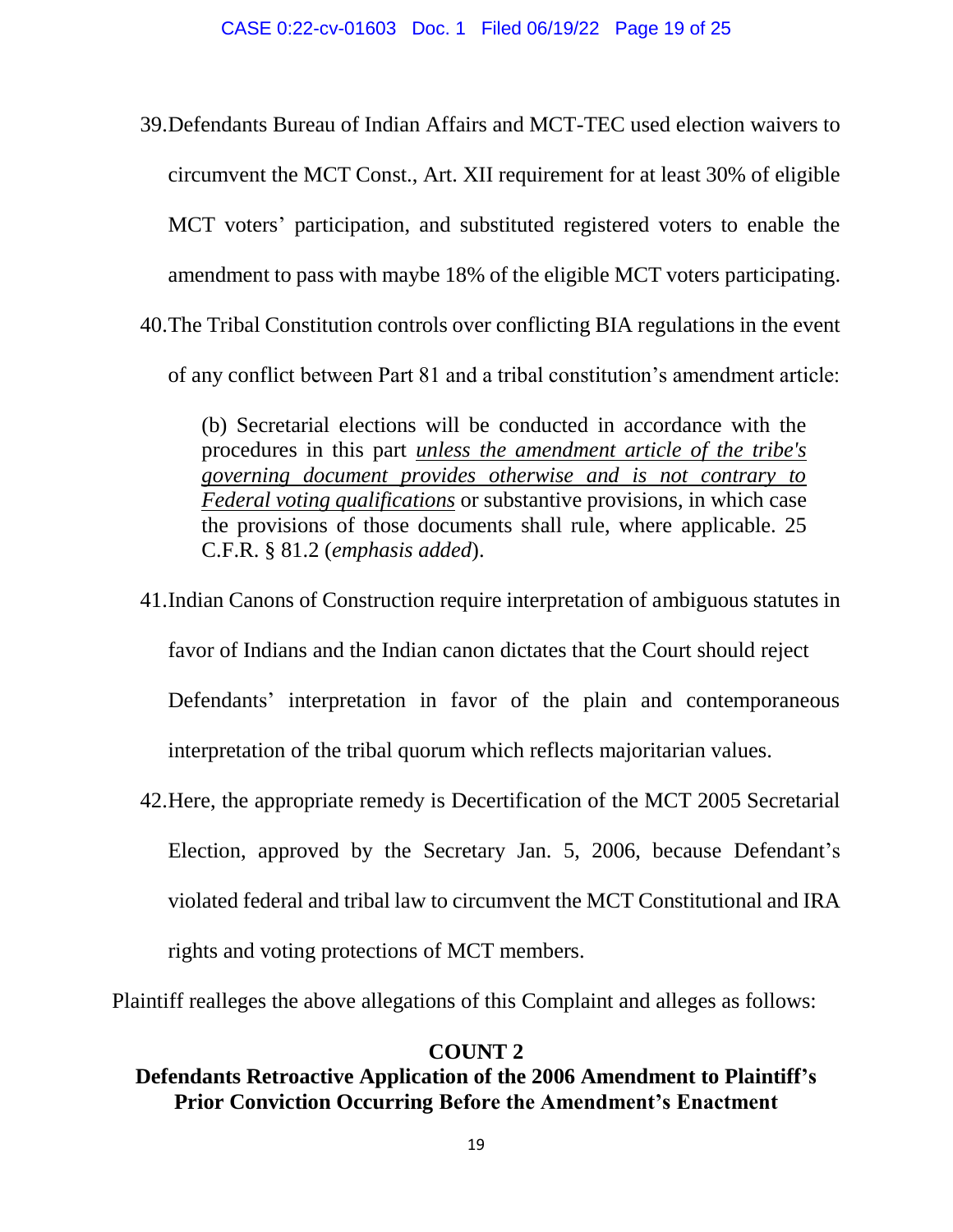## **Violates ICRA and Entitles Plaintiff to Habeas Relief.**

- 43.Defendants' collectively have unjustly taken important and significant vested property rights to hold, and be re-elected to, public office on the Leech Lake Reservation and have jointly, severely severed Plaintiff's vested property rights and caused de facto banishment of Plaintiff's rights from Leech Lake Reservation.
- 44.But for the election waivers granted by the Bureau of Indian Affairs (BIA) for conducting the 2005 Secretarial Election for the MCT and the 2006 MCT constitutional amendment approved by Secretarial Election process, MCT Defendants could not have violated the MCT Const. requirement threshold for "at least 30 percent of those entitled to vote shall vote." (MCT Const., Art. XII).
- 45.In this case the 2006 amendment has been retroactively applied to Plaintiff for the first time in this 2022 election cycle, decertifying Plaintiff from candidacy and re-election by Defendants MCT Tribal Election Court of Appeals, for his 1992 conviction.
- 46.Plaintiff has held elected offices of Chairman and Secretary-Treasurer for the LLRBC over the past 18 years.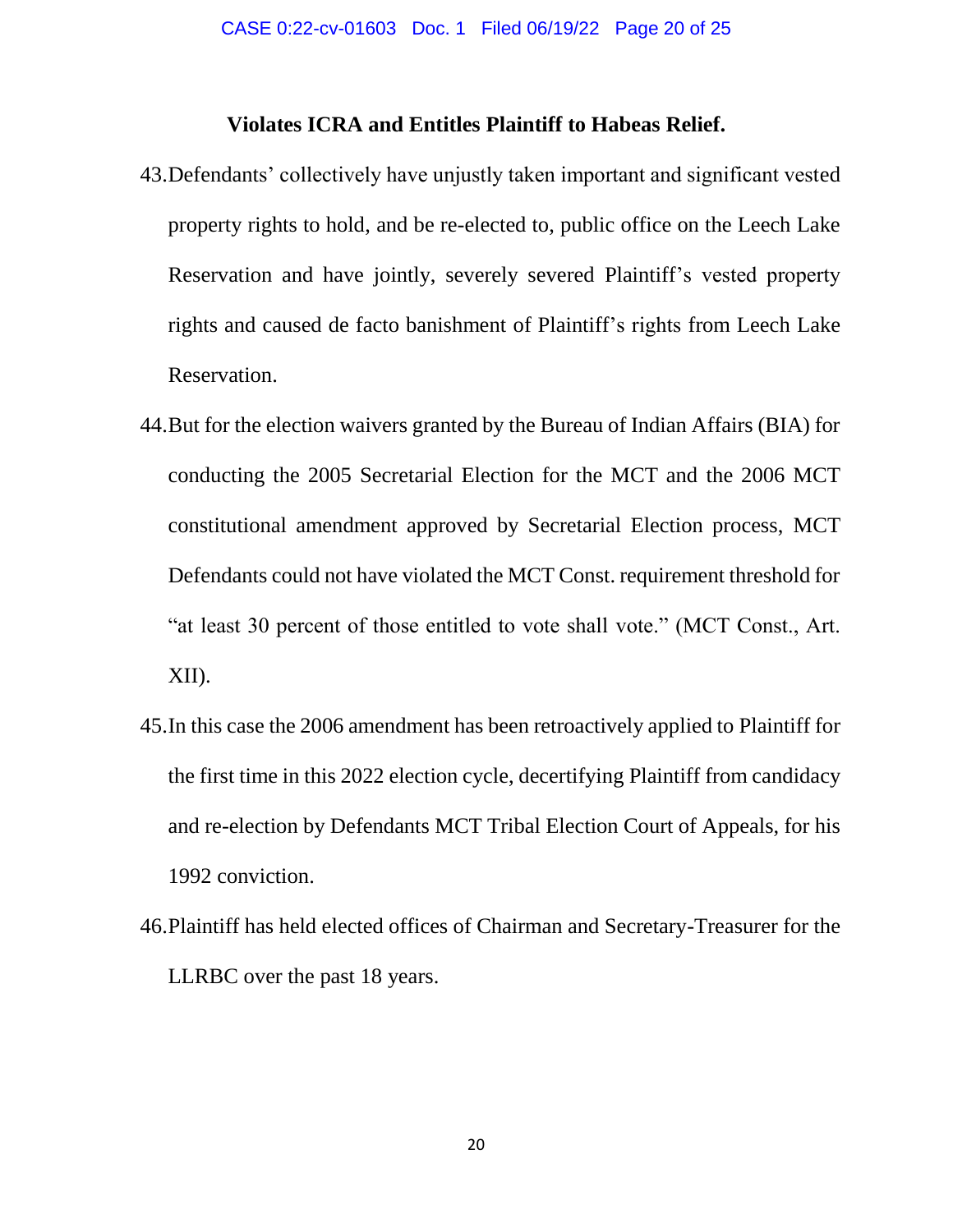- 47.Plaintiff has been certified as a candidate for MCT Leech Lake Reservation elections 10 times, 3 times before the 2006 MCT Constitutional amendment, and won LLRBC elected office six (6) times.
- 48.There is no clear indication that the 2006 amendment was intended to be applied to convictions taking place before to its enactment.
- 49.Following *Gotchie v Googleye* (2006) the MCT was requested to weigh in on the retroactivity issue in 2006 by the Leech Lake Tribal Court, which certified two (2) questions for constitutional interpretations by the MCT and to date, the MCT has said absolutely nothing about the retroactive application of 2006 amendment to the Leech Lake Tribal Court and for the parties.
- 50.Plaintiff responded to the Feb. 2022 certification challenge within 48 hours on Feb. 11, 2022, as required by the MCT Election Ordinance.
- 51.Plaintiff's Answer to Challenge and Motion to Dismiss included a six (6) page Answer with some 50 exhibits attached.
- 52.Plaintiff's Answer included direct reference to the Indian Civil Rights Act of 1968 §1302 protections (citing 1, 5, 8 and 9 ex post facto laws).
- 53.Defendants have not included any reference to the ICRA applications in the MCT Election Ord.
- 54.The Decision & Order dated Feb. 16, 2022, was not issued within the 48 hours required by the MCT Election Ordinance.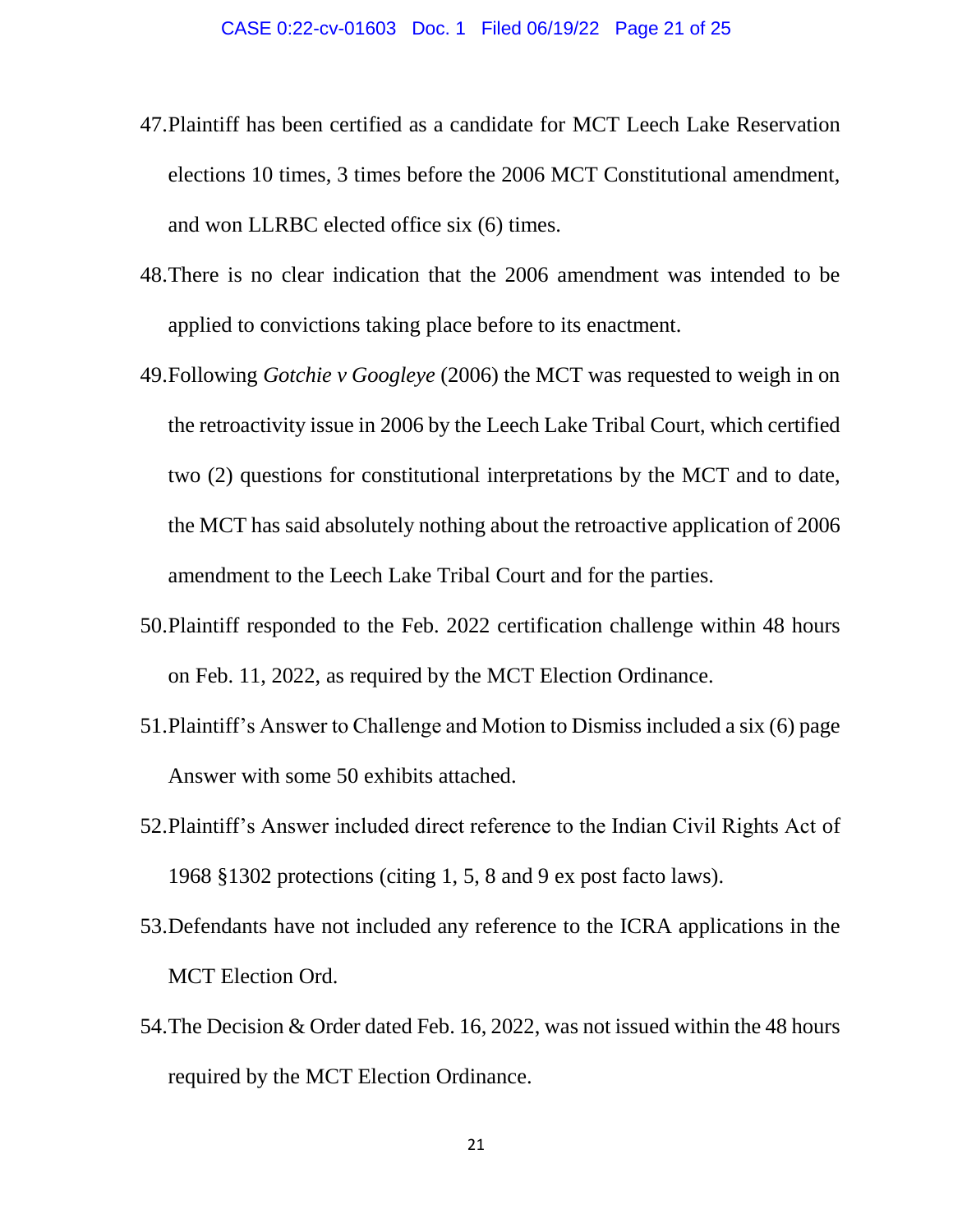- 55.The Decision & Order dated Feb. 16, 2022, was not issued within the 48 hours required by the MCT Election Ordinance.
- 56.The Decision & Order dated Feb. 16, 2022, was not signed by a panel judge as required by the MCT Election Ordinance.
- 57.The Decision & Order dated Feb. 16, 2022, by the MCT's Tribal Election Court of Appeals does not comment on ICRA applications and constitutional defenses raised by Plaintiff including unjust taking, lack of due process and equal protection for the retroactive application of an ex post facto to Plaintiff.
- 58.Defendants' acts and omissions have cause a significant restraint on Plaintiff's property rights and liberty interests, actual and potential, severely severing those long-vest property rights to hold elected office that predate the 2006 amendment.
- 59.Defendants have effectively deprived Plaintiff of his various significant and fundamental civil rights and important vest property rights and liberty interests in elected office under the U.S. Const., MCT Const. and the ICRA §1303 – Habeas Relief.
- 60.Defendants' have effectively banished those rights from Plaintiff and the voter's permanently.
- 61.The MCT 2022 election was held June 14, 2022, and swearing in of new officers is imminent, customarily the first Friday in July.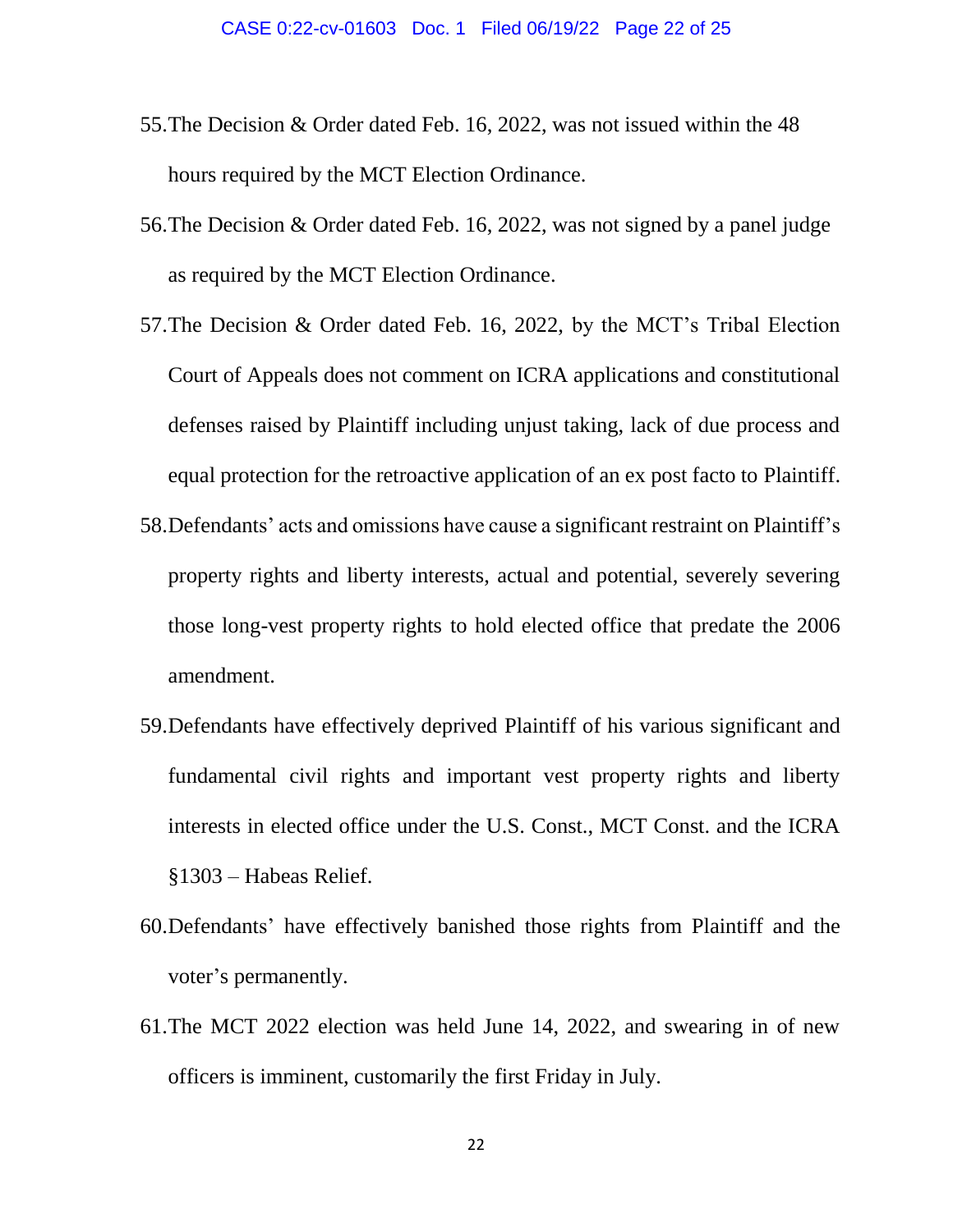62.Time is off the essence.

- 63.Here, the appropriate and lawful remedy is for this Court to order Defendant BIA to *Decertify* the 2005 Secretarial Election and withdraw the 2006 Secretary approval, and order the BIA to discontinue its misapplication of the Indian Reorganization Act in order to preclude this ongoing problem from recurring for the MCT Elections and tribal citizens.
- 64.Here, the appropriate remedy for the unjust taking, severing and banishing Plaintiff from his vested property rights to hold and run again for re-election is to order MCT Defendants' to cancel the present 2022 MCT LLRBC Secretary-Treasurer election and vacate the Decision & Order by the MCT Tribal Election Court of Appeals disqualifying Plaintiff as a certified candidate by the LLRBC, return Plaintiffs full civil rights and liberties under the pre-amendment MCT Const. and restart the 2022 MCT LLRBC Secretary-Treasurer election with Plaintiff LaRose named on the ballot.

### RELIEF REQUESTED

# WHEREFORE, Plaintiff requests that the Court:

1. Declare that Defendants violated the IRA as described in this complaint; 2. Declare that Defendants violated and the MCT Const., Art. XII as described in this complaint;

3. Declare that Defendants violated ICRA as described in this complaint;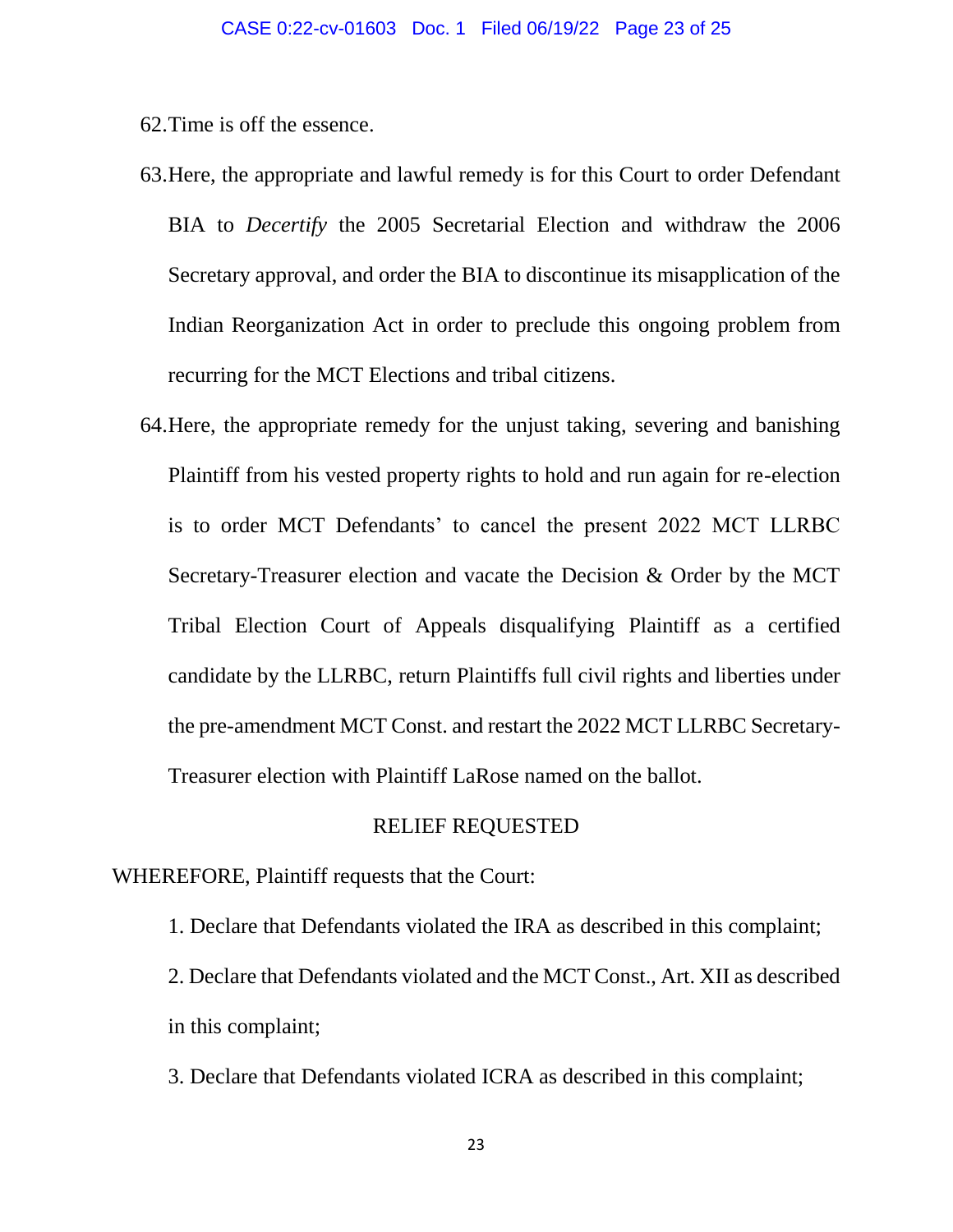4. Declare that Defendants violated Fifth  $(5<sup>th</sup>)$  Amendment to the United States Constitution for unjust taking as described in this complaint;

5. Declare that Defendants violated federal and Tribal laws and interfered with rights of MCT Members and public interest to free and fair elections as described in this Complaint and accompanying Motion for Injunction and Declaratory Judgement;

6. Issue injunctive relief rescinding, setting aside, and holding unlawful Defendants' 2005 MCT Secretarial election and Approval by the Secretary Jan. 5, 2006, requiring Defendants to fully comply with the IRA, MCT Const., and the ICRA, and prohibiting any activity in furtherance of the 2022 MCT election for the LLRBC Secretary-Treasurer including swearing in of the other candidate;

7. Award Plaintiffs fees and costs pursuant to 28 U.S.C. § 2412 and otherwise authorized by law; and

8. Grant such other relief as the Court deems fair, just and proper.

Dated: June 18, 2022 Respectfully submitted,

*/s/ Frank Bibeau* Frank Bibeau 55124 County Road 118 Deer River, MN 56636 Telephone: (218) 760-1258 Email: [frankbibeau@gmail.com](mailto:frankbibeau@gmail.com)